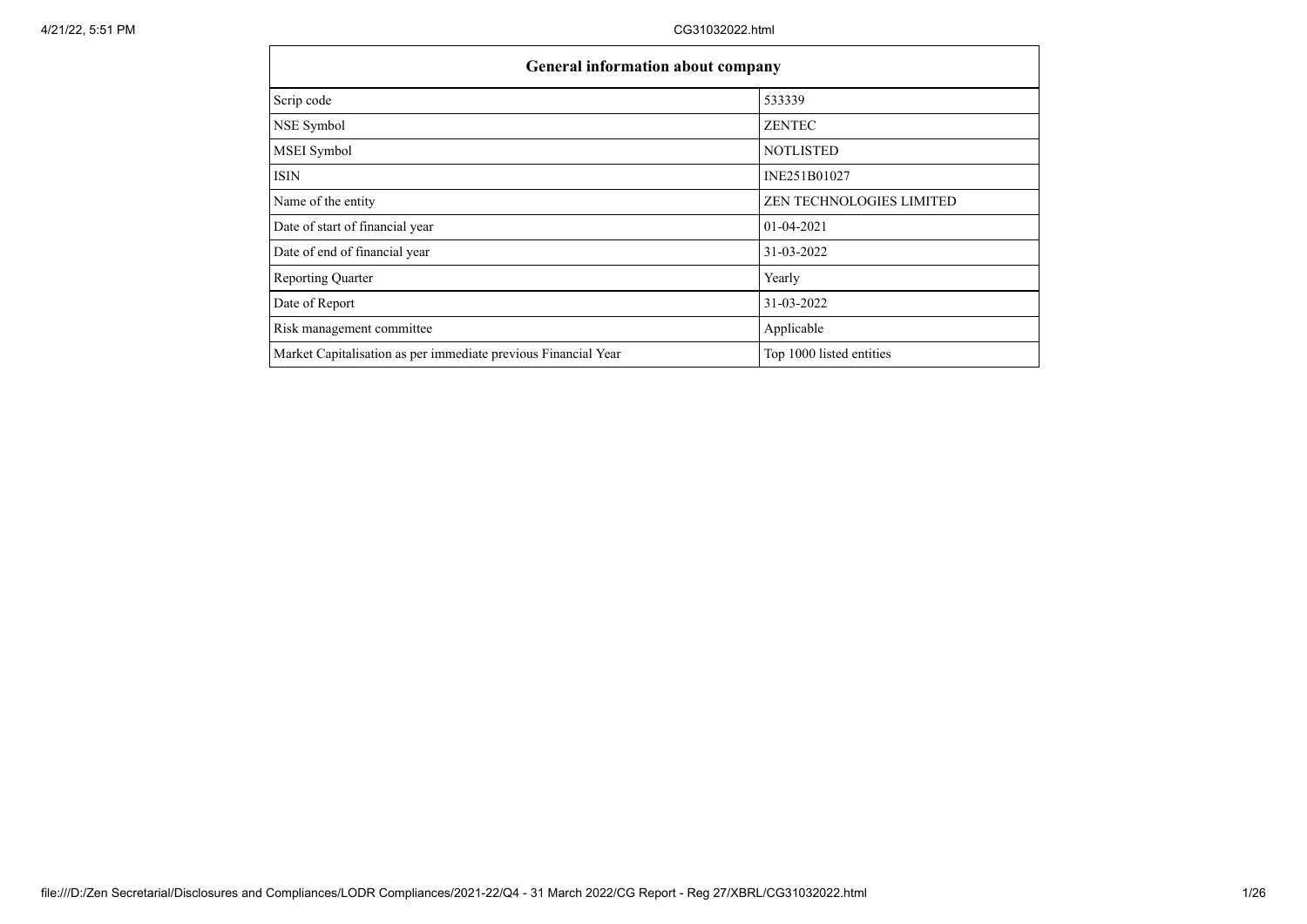|                |                                                                      |                            |                     |            |                                                |                                       |                               |                          |                                                                                                      |                                             | <b>Annexure I</b>                                         |                            |                      |                                            |                                                                                                                                                  |                                                                                                                                                                   |                                                                                                                                                                          |                                                                                                                                                                                                         |                                      |                                             |
|----------------|----------------------------------------------------------------------|----------------------------|---------------------|------------|------------------------------------------------|---------------------------------------|-------------------------------|--------------------------|------------------------------------------------------------------------------------------------------|---------------------------------------------|-----------------------------------------------------------|----------------------------|----------------------|--------------------------------------------|--------------------------------------------------------------------------------------------------------------------------------------------------|-------------------------------------------------------------------------------------------------------------------------------------------------------------------|--------------------------------------------------------------------------------------------------------------------------------------------------------------------------|---------------------------------------------------------------------------------------------------------------------------------------------------------------------------------------------------------|--------------------------------------|---------------------------------------------|
|                |                                                                      |                            |                     |            |                                                |                                       |                               |                          | Annexure I to be submitted by listed entity on quarterly basis                                       |                                             |                                                           |                            |                      |                                            |                                                                                                                                                  |                                                                                                                                                                   |                                                                                                                                                                          |                                                                                                                                                                                                         |                                      |                                             |
|                | I. Composition of Board of Directors                                 |                            |                     |            |                                                |                                       |                               |                          |                                                                                                      |                                             |                                                           |                            |                      |                                            |                                                                                                                                                  |                                                                                                                                                                   |                                                                                                                                                                          |                                                                                                                                                                                                         |                                      |                                             |
|                | Disclosure of notes on composition of board of directors explanatory |                            |                     |            |                                                |                                       |                               |                          |                                                                                                      |                                             |                                                           |                            |                      |                                            |                                                                                                                                                  |                                                                                                                                                                   |                                                                                                                                                                          |                                                                                                                                                                                                         |                                      |                                             |
|                |                                                                      |                            |                     |            |                                                |                                       |                               |                          |                                                                                                      |                                             | Whether the listed entity has a Regular Chairperson   Yes |                            |                      |                                            |                                                                                                                                                  |                                                                                                                                                                   |                                                                                                                                                                          |                                                                                                                                                                                                         |                                      |                                             |
|                |                                                                      |                            |                     |            |                                                |                                       |                               |                          |                                                                                                      |                                             | Whether Chairperson is related to MD or CEO   Yes         |                            |                      |                                            |                                                                                                                                                  |                                                                                                                                                                   |                                                                                                                                                                          |                                                                                                                                                                                                         |                                      |                                             |
| Sr             | Title<br>(Mr)<br>Ms)                                                 | Name of<br>the<br>Director | PAN                 | <b>DIN</b> | Category 1<br>of directors                     | Category 2<br>of directors            | Category<br>3 of<br>directors | Date<br>of<br>Birth      | Whether<br>special<br>resolution<br>passed?<br>[Refer Reg.<br>$17(1A)$ of<br>Listing<br>Regulations] | Date of<br>passing<br>special<br>resolution | <b>Initial Date</b><br>of<br>appointment                  | Date of Re-<br>appointment | Date of<br>cessation | Tenure<br>of<br>director<br>(in<br>months) | No of<br>Directorship<br>in listed<br>entities<br>including<br>this listed<br>entity (Refer<br>Regulation<br>$17A$ of<br>Listing<br>Regulations) | No of<br>Independent<br>Directorship<br>in listed<br>entities<br>including<br>this listed<br>entity (Refer<br>Regulation<br>$17A(1)$ of<br>Listing<br>Regulations | Number of<br>memberships<br>in Audit/<br>Stakeholder<br>Committee(s)<br>including this<br>listed entity<br>(Refer<br>Regulation<br>$26(1)$ of<br>Listing<br>Regulations) | No of post of<br>Chairperson<br>in Audit/<br>Stakeholder<br>Committee<br>held in listed<br>entities<br>including this<br>listed entity<br>(Refer<br>Regulation<br>$26(1)$ of<br>Listing<br>Regulations) | Notes for<br>not<br>providing<br>PAN | Notes for<br>not<br>providing<br><b>DIN</b> |
|                | Mr                                                                   | Ashok<br>Atluri            | ADQPA7751H 00056050 |            | Executive<br>Director                          | Chairperson<br>related to<br>Promoter | MD                            | $31 -$<br>$12-$<br>1965  | NA                                                                                                   |                                             | $01 - 10 - 2007$                                          | 01-10-2020                 |                      |                                            |                                                                                                                                                  | $\mathbf{0}$                                                                                                                                                      | $\mathfrak{D}$                                                                                                                                                           | $\Omega$                                                                                                                                                                                                |                                      |                                             |
| $\overline{2}$ | Mr                                                                   | Ravi<br>Kumar<br>Midathala | ADDPM3329E          | 0008992    | Executive<br>Director                          | Not<br>Applicable                     |                               | $12 -$<br>$08 -$<br>1961 | NA                                                                                                   |                                             | 29-06-2008                                                | 29-06-2019                 |                      |                                            |                                                                                                                                                  | $\theta$                                                                                                                                                          | $\Omega$                                                                                                                                                                 | $\theta$                                                                                                                                                                                                |                                      |                                             |
| $\mathbf{3}$   | Ms                                                                   | Shilpa<br>Choudari         | BMBPS2644J          | 06646539   | Executive<br>Director                          | Not<br>Applicable                     |                               | $16-$<br>$04 -$<br>1981  | NA                                                                                                   |                                             | 01-11-2020                                                | $01 - 11 - 2020$           |                      |                                            |                                                                                                                                                  | $\theta$                                                                                                                                                          | $\Omega$                                                                                                                                                                 | $\Omega$                                                                                                                                                                                                |                                      |                                             |
| $\overline{4}$ | Mr                                                                   | Amreek<br>Singh<br>Sandhu  | ABZPS5967N          | 08064880   | Non-<br>Executive -<br>Independent<br>Director | Not<br>Applicable                     |                               | $24 -$<br>$03 -$<br>1960 | NA                                                                                                   |                                             | 03-02-2018                                                | 03-02-2021                 |                      | 50                                         |                                                                                                                                                  |                                                                                                                                                                   | $\mathfrak{D}$                                                                                                                                                           |                                                                                                                                                                                                         |                                      |                                             |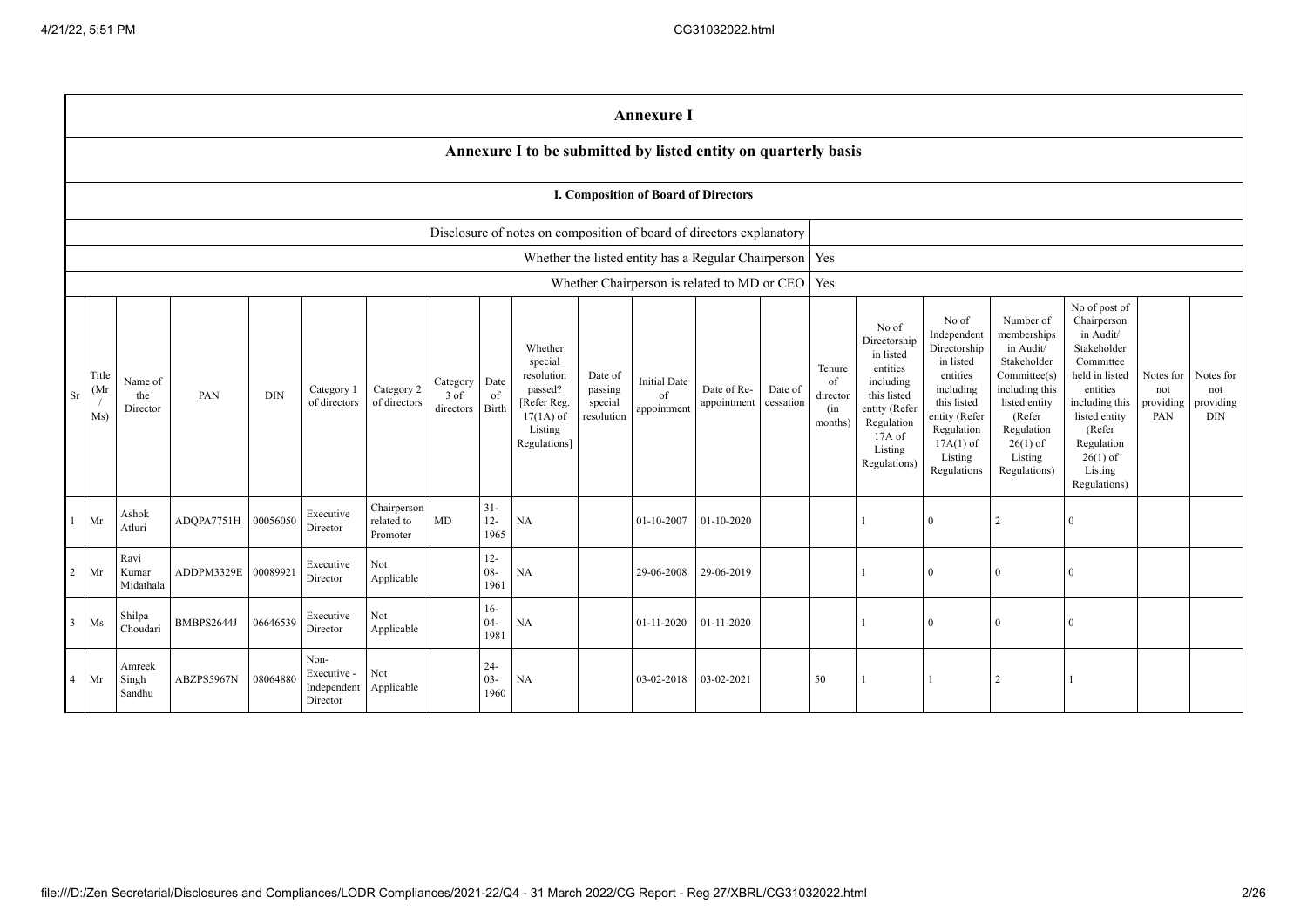$\Gamma$ 

|        | <b>I. Composition of Board of Directors</b>         |                            |                     |            |                                                |                                        |                   |                          |                                                                                                      |                                             |                                          |                            |                      |                                            |                                                                                                                                                  |                                                                                                                                                                      |                                                                                                                                                                          |                                                                                                                                                                                                            |  |
|--------|-----------------------------------------------------|----------------------------|---------------------|------------|------------------------------------------------|----------------------------------------|-------------------|--------------------------|------------------------------------------------------------------------------------------------------|---------------------------------------------|------------------------------------------|----------------------------|----------------------|--------------------------------------------|--------------------------------------------------------------------------------------------------------------------------------------------------|----------------------------------------------------------------------------------------------------------------------------------------------------------------------|--------------------------------------------------------------------------------------------------------------------------------------------------------------------------|------------------------------------------------------------------------------------------------------------------------------------------------------------------------------------------------------------|--|
|        |                                                     |                            |                     |            |                                                |                                        |                   |                          | Disclosure of notes on composition of board of directors explanatory                                 |                                             |                                          |                            |                      |                                            |                                                                                                                                                  |                                                                                                                                                                      |                                                                                                                                                                          |                                                                                                                                                                                                            |  |
|        | Whether the listed entity has a Regular Chairperson |                            |                     |            |                                                |                                        |                   |                          |                                                                                                      |                                             |                                          |                            |                      |                                            |                                                                                                                                                  |                                                                                                                                                                      |                                                                                                                                                                          |                                                                                                                                                                                                            |  |
| Sr     | Title<br>(Mr)<br>Ms)                                | Name of<br>the<br>Director | PAN                 | <b>DIN</b> | Category 1<br>of directors                     | Category 2 Category<br>of<br>directors | 3 of<br>directors | Date<br>of<br>Birth      | Whether<br>special<br>resolution<br>passed?<br>[Refer Reg.<br>$17(1A)$ of<br>Listing<br>Regulations] | Date of<br>passing<br>special<br>resolution | <b>Initial Date</b><br>of<br>appointment | Date of Re-<br>appointment | Date of<br>cessation | Tenure<br>of<br>director<br>(in<br>months) | No of<br>Directorship<br>in listed<br>entities<br>including<br>this listed<br>entity (Refer<br>Regulation<br>$17A$ of<br>Listing<br>Regulations) | No of<br>Independent<br>Directorship<br>in listed<br>entities<br>including<br>this listed<br>entity<br>(Refer<br>Regulation<br>$17A(1)$ of<br>Listing<br>Regulations | Number of<br>memberships<br>in Audit/<br>Stakeholder<br>Committee(s)<br>including this<br>listed entity<br>(Refer<br>Regulation<br>$26(1)$ of<br>Listing<br>Regulations) | No of post<br>of<br>Chairperson<br>in Audit/<br>Stakeholder<br>Committee<br>held in listed<br>entities<br>including<br>this listed<br>entity (Refer<br>Regulation<br>$26(1)$ of<br>Listing<br>Regulations) |  |
| 5      | Mr                                                  | Ravindra<br>Kumar<br>Tyagi | ABCPT5177A          | 0150903    | Non-<br>Executive -<br>Independent<br>Director | Not<br>Applicable                      |                   | $06 -$<br>$01-$<br>1955  | <b>NA</b>                                                                                            |                                             | 01-04-2019                               | 01-04-2019                 |                      | 36                                         |                                                                                                                                                  |                                                                                                                                                                      |                                                                                                                                                                          | $\theta$                                                                                                                                                                                                   |  |
| 6      | $\rm Ms$                                            | Sirisha<br>Chintapalli     | AERPC4294H 08407008 |            | Non-<br>Executive -<br>Independent<br>Director | Not<br>Applicable                      |                   | $04 -$<br>$06 -$<br>1980 | NA                                                                                                   |                                             | 08-08-2020                               | 08-08-2020                 |                      | 20                                         | $\overline{2}$                                                                                                                                   | $\overline{2}$                                                                                                                                                       | 5                                                                                                                                                                        |                                                                                                                                                                                                            |  |
| $\tau$ | Mr                                                  | Ajay<br>Kumar<br>Singh     | AVYPS1356G          | 08532830   | Non-<br>Executive -<br>Independent<br>Director | Not<br>Applicable                      |                   | $04 -$<br>$08 -$<br>1976 | NA                                                                                                   |                                             | 02-11-2019                               | 02-11-2019                 |                      | 29                                         |                                                                                                                                                  |                                                                                                                                                                      |                                                                                                                                                                          | 0                                                                                                                                                                                                          |  |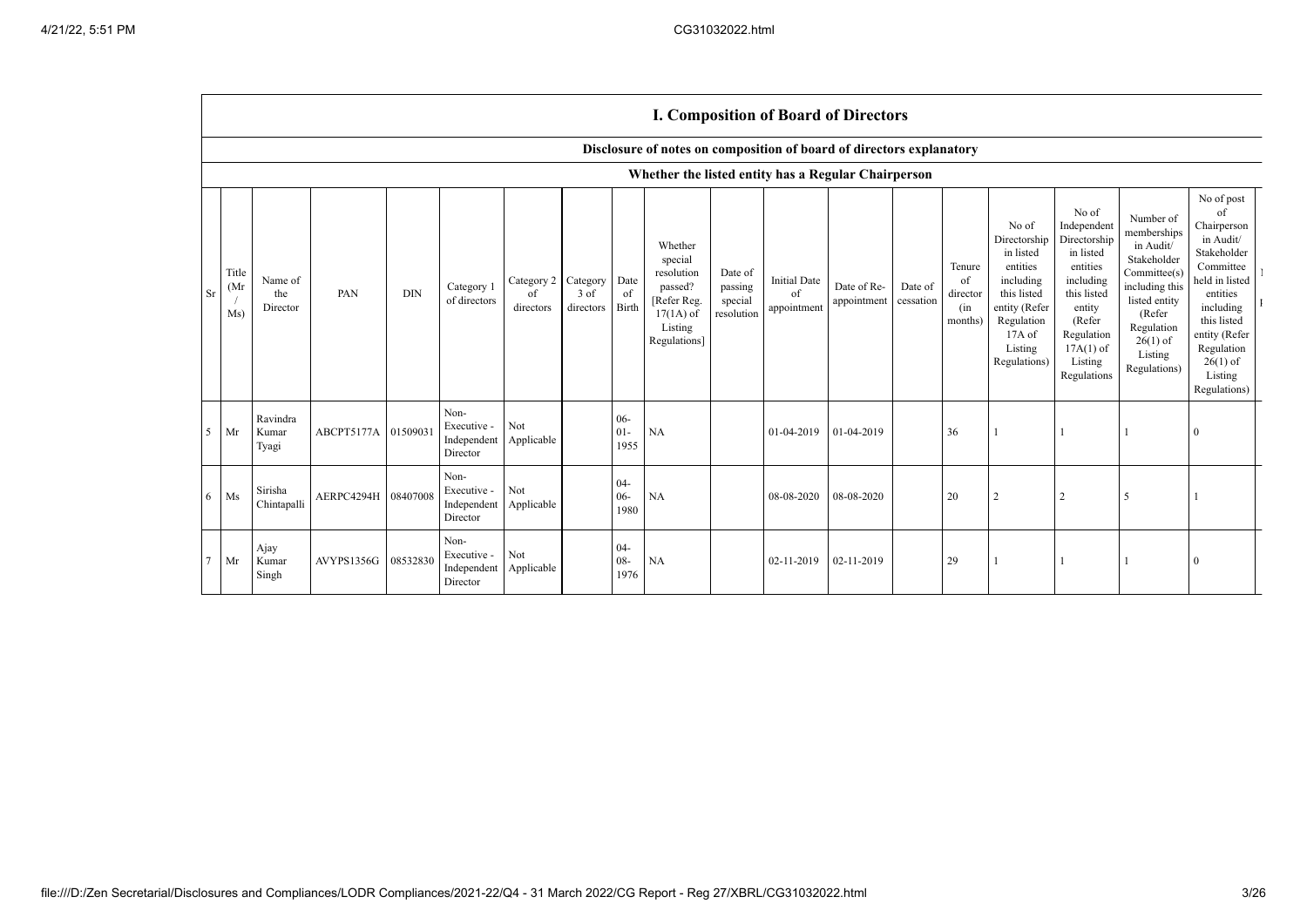|                | <b>Audit Committee Details</b>                                                                                |                      |                                         |             |                        |                      |         |  |  |  |
|----------------|---------------------------------------------------------------------------------------------------------------|----------------------|-----------------------------------------|-------------|------------------------|----------------------|---------|--|--|--|
|                | Yes<br>Whether the Audit Committee has a Regular Chairperson                                                  |                      |                                         |             |                        |                      |         |  |  |  |
| <b>Sr</b>      | <b>DIN</b><br>Name of Committee<br>Category 2 of<br>Category 1 of directors<br>directors<br>Number<br>members |                      |                                         |             | Date of<br>Appointment | Date of<br>Cessation | Remarks |  |  |  |
|                | 08064880                                                                                                      | Amreek Singh Sandhu  | Non-Executive - Independent<br>Director | Chairperson | 03-02-2018             |                      |         |  |  |  |
| $\overline{2}$ | 00056050                                                                                                      | Ashok Atluri         | <b>Executive Director</b>               | Member      | 19-10-2013             |                      |         |  |  |  |
| 3              | 01509031                                                                                                      | Ravindra Kumar Tyagi | Non-Executive - Independent<br>Director | Member      | 18-05-2019             |                      |         |  |  |  |
| 4              | 08532830                                                                                                      | Ajay Kumar Singh     | Non-Executive - Independent<br>Director | Member      | $02 - 11 - 2019$       |                      |         |  |  |  |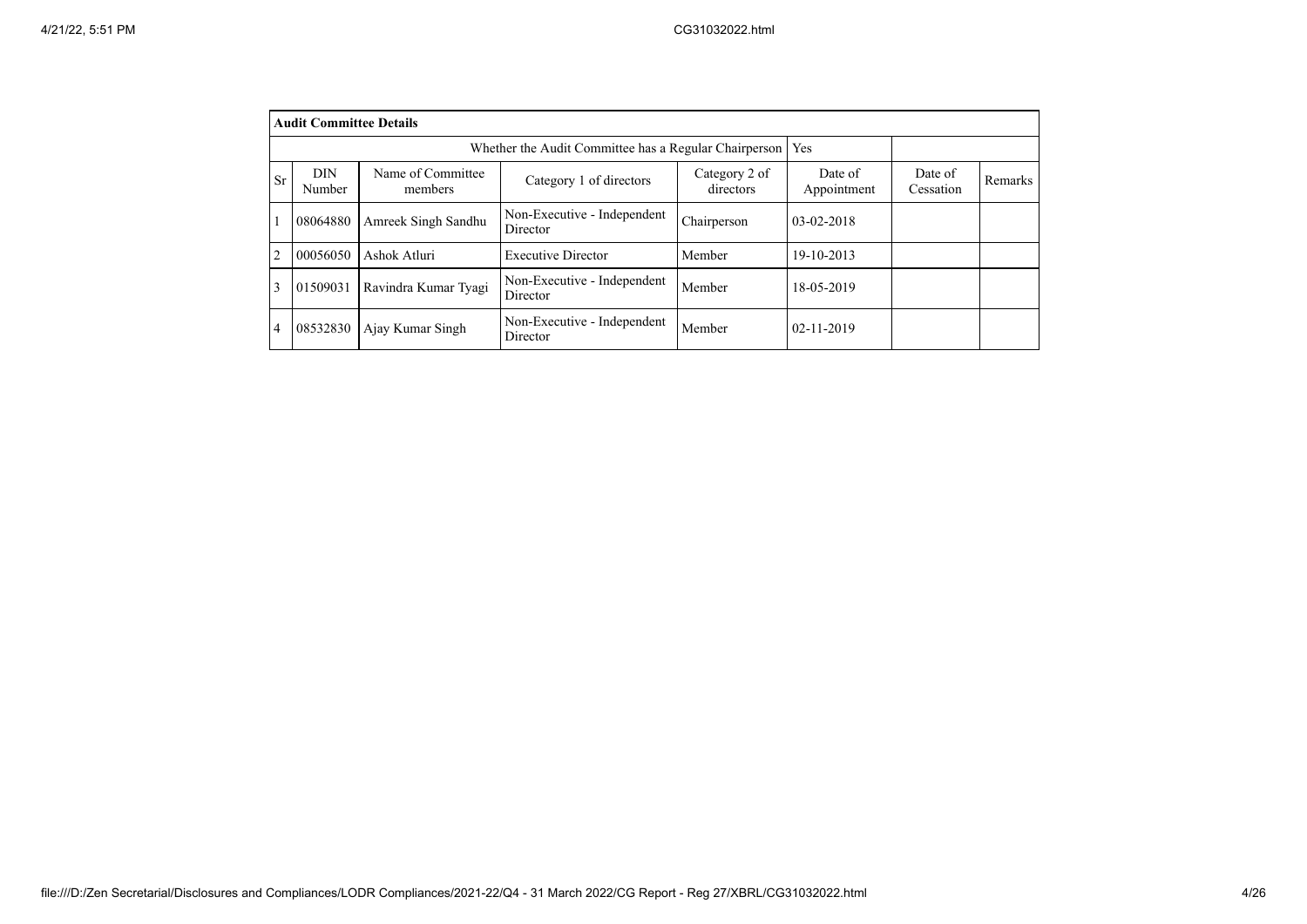|           | <b>Nomination and remuneration committee</b>                                |                              |                                         |                      |                  |  |  |  |  |  |
|-----------|-----------------------------------------------------------------------------|------------------------------|-----------------------------------------|----------------------|------------------|--|--|--|--|--|
|           | Whether the Nomination and remuneration committee has a Regular Chairperson |                              |                                         |                      |                  |  |  |  |  |  |
| <b>Sr</b> | <b>DIN</b><br>Number                                                        | Name of Committee<br>members | Date of<br>Appointment                  | Date of<br>Cessation | Remarks          |  |  |  |  |  |
|           | 08064880                                                                    | Amreek Singh Sandhu          | Non-Executive - Independent<br>Director | Chairperson          | $03 - 02 - 2018$ |  |  |  |  |  |
|           | 08532830                                                                    | Ajay Kumar Singh             | Non-Executive - Independent<br>Director | Member               | $06-06-2020$     |  |  |  |  |  |
|           | 01509031                                                                    | Ravindra Kumar Tyagi         | Non-Executive - Independent<br>Director | Member               | 24-07-2021       |  |  |  |  |  |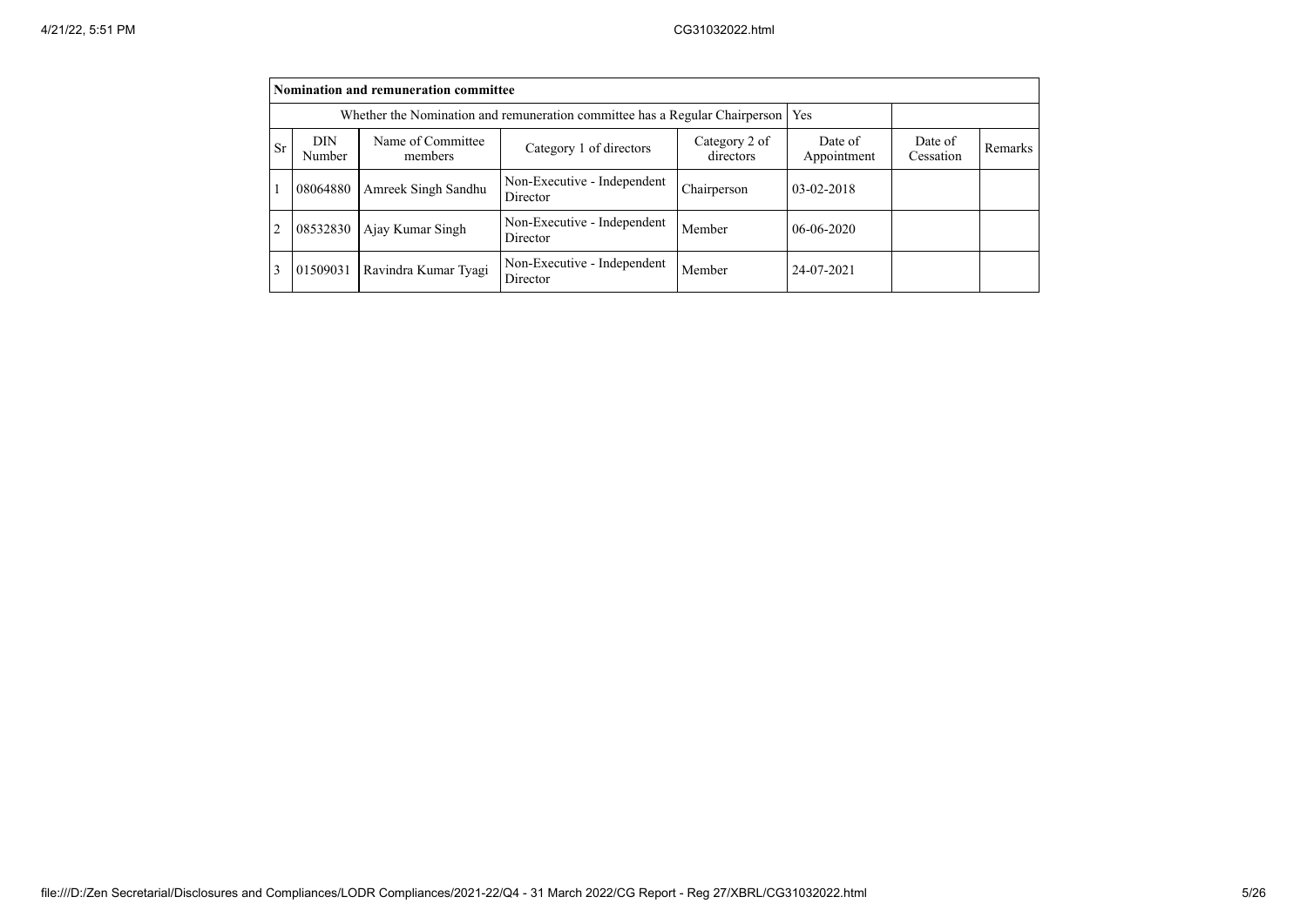|                | <b>Stakeholders Relationship Committee</b> |                                                                           |                                         |                      |              |  |  |  |  |  |
|----------------|--------------------------------------------|---------------------------------------------------------------------------|-----------------------------------------|----------------------|--------------|--|--|--|--|--|
|                |                                            | Whether the Stakeholders Relationship Committee has a Regular Chairperson | <b>Yes</b>                              |                      |              |  |  |  |  |  |
| <b>Sr</b>      | <b>DIN</b><br>Number                       | Name of Committee<br>members                                              | Date of<br>Appointment                  | Date of<br>Cessation | Remarks      |  |  |  |  |  |
|                | 08407008                                   | Sirisha Chintapalli                                                       | Non-Executive - Independent<br>Director | Chairperson          | 14-08-2021   |  |  |  |  |  |
| $\mathfrak{D}$ | 00056050                                   | Ashok Atluri                                                              | <b>Executive Director</b>               | Member               | 28-10-2005   |  |  |  |  |  |
|                | 08064880                                   | Amreek Singh Sandhu                                                       | Non-Executive - Independent<br>Director | Member               | $06-06-2020$ |  |  |  |  |  |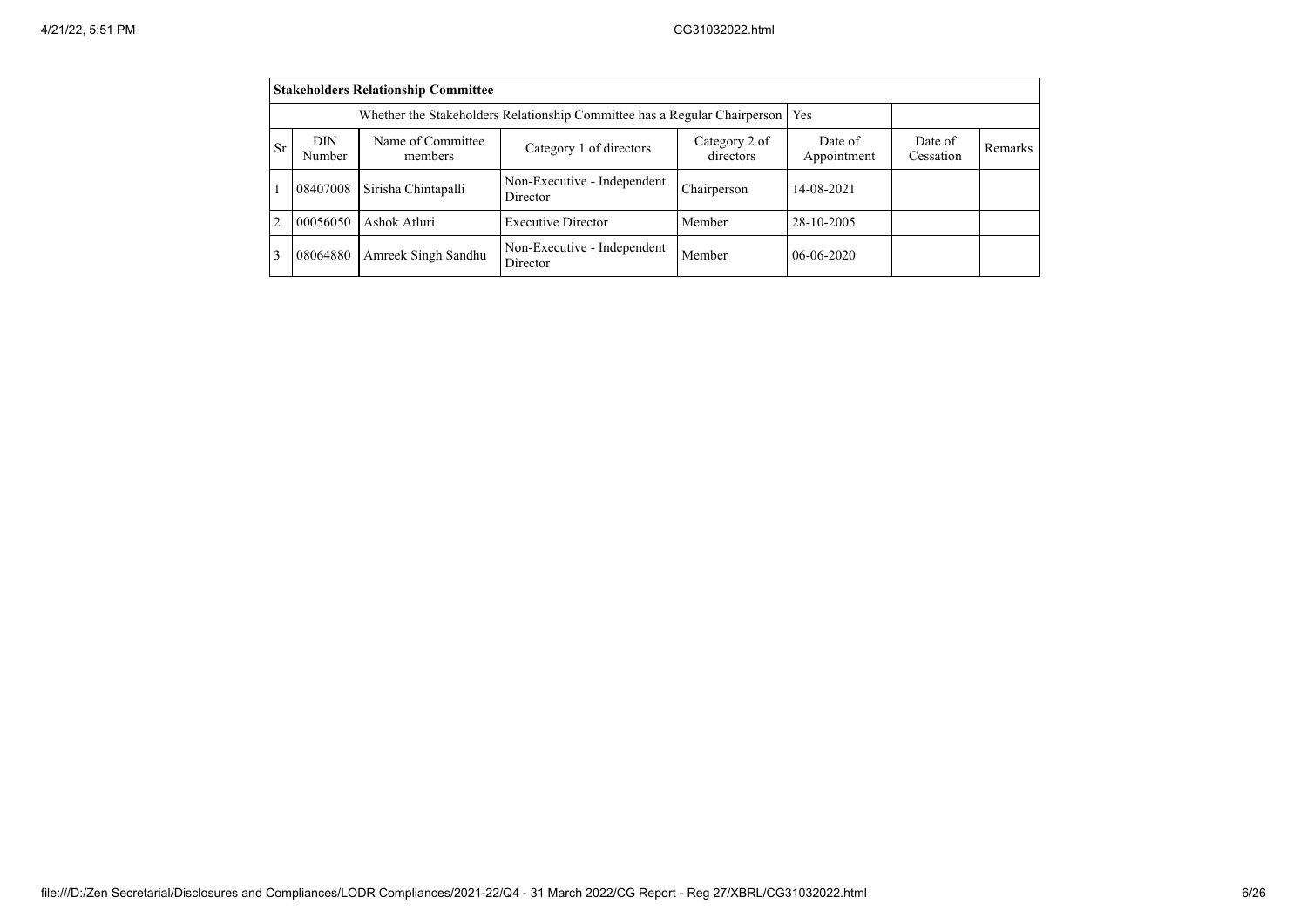|                | <b>Risk Management Committee</b> |                              |                                                                 |                      |                  |  |  |  |  |
|----------------|----------------------------------|------------------------------|-----------------------------------------------------------------|----------------------|------------------|--|--|--|--|
|                |                                  |                              | Whether the Risk Management Committee has a Regular Chairperson |                      | Yes              |  |  |  |  |
| <b>Sr</b>      | <b>DIN</b><br>Number             | Name of Committee<br>members | Date of<br>Appointment                                          | Date of<br>Cessation | Remarks          |  |  |  |  |
|                | 08064880                         | Amreek Singh Sandhu          | Non-Executive - Independent<br>Director                         | Chairperson          | $01 - 05 - 2021$ |  |  |  |  |
| 2              | 00056050                         | Ashok Atluri                 | <b>Executive Director</b>                                       | Member               | $09-02-2015$     |  |  |  |  |
| 3              | 00089921                         | Ravi Kumar Midathala         | <b>Executive Director</b>                                       | Member               | $09-02-2015$     |  |  |  |  |
| $\overline{4}$ | 08532830                         | Ajay Kumar Singh             | Non-Executive - Independent<br>Director                         | Member               | 30-10-2021       |  |  |  |  |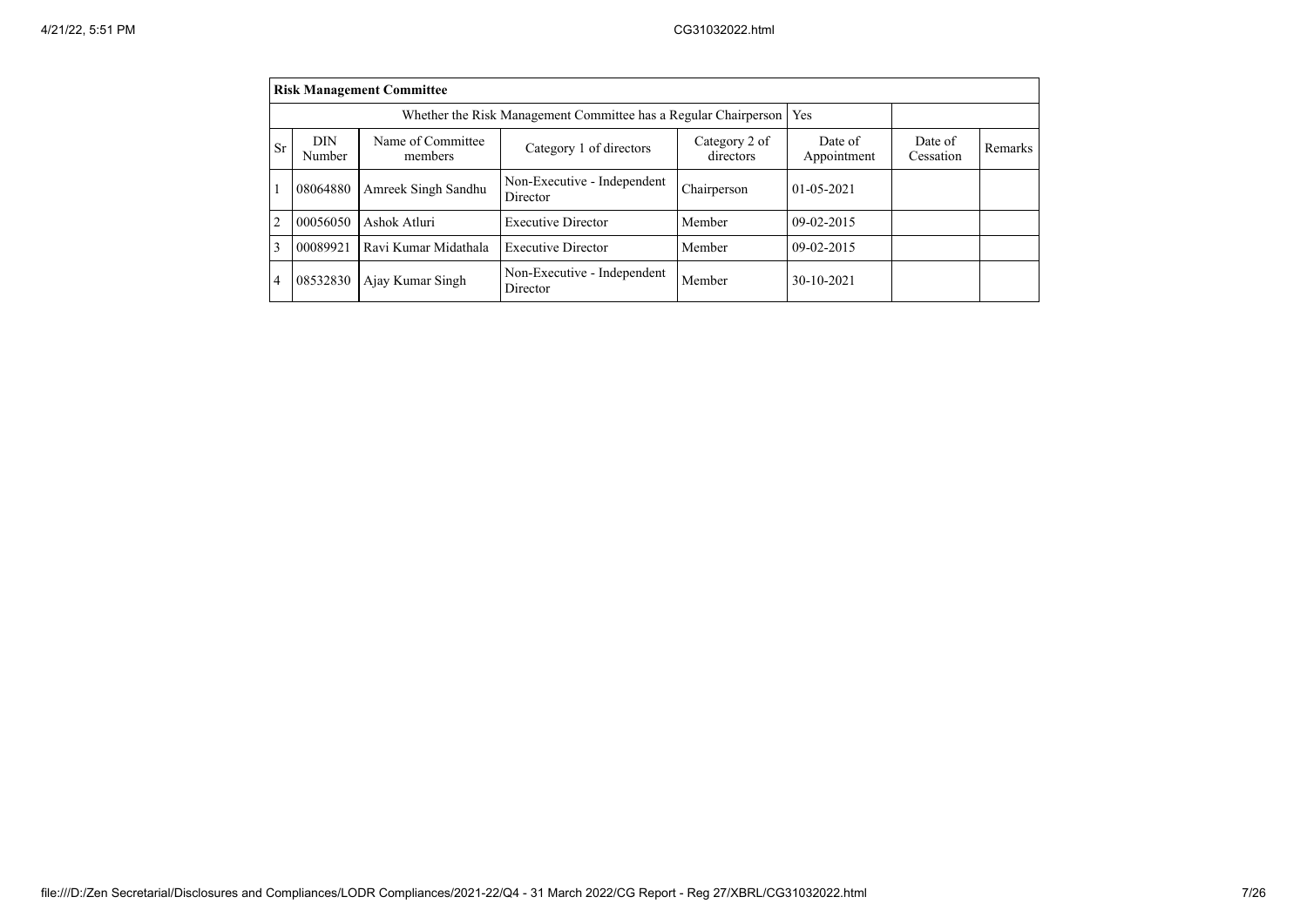|    | <b>Corporate Social Responsibility Committee</b>                                                       |                      |                                         |             |              |                      |         |  |  |  |
|----|--------------------------------------------------------------------------------------------------------|----------------------|-----------------------------------------|-------------|--------------|----------------------|---------|--|--|--|
|    | Whether the Corporate Social Responsibility Committee has a Regular Chairperson   Yes                  |                      |                                         |             |              |                      |         |  |  |  |
| Sr | Name of Committee<br>DIN<br>Category 2 of<br>Category 1 of directors<br>directors<br>Number<br>members |                      |                                         |             |              | Date of<br>Cessation | Remarks |  |  |  |
|    | 01509031                                                                                               | Ravindra Kumar Tyagi | Non-Executive - Independent<br>Director | Chairperson | $06-06-2020$ |                      |         |  |  |  |
| 2  | 00056050                                                                                               | Ashok Atluri         | <b>Executive Director</b>               | Member      | 24-05-2014   |                      |         |  |  |  |
| 3  | 00089921                                                                                               | Ravi Kumar Midathala | 24-05-2014                              |             |              |                      |         |  |  |  |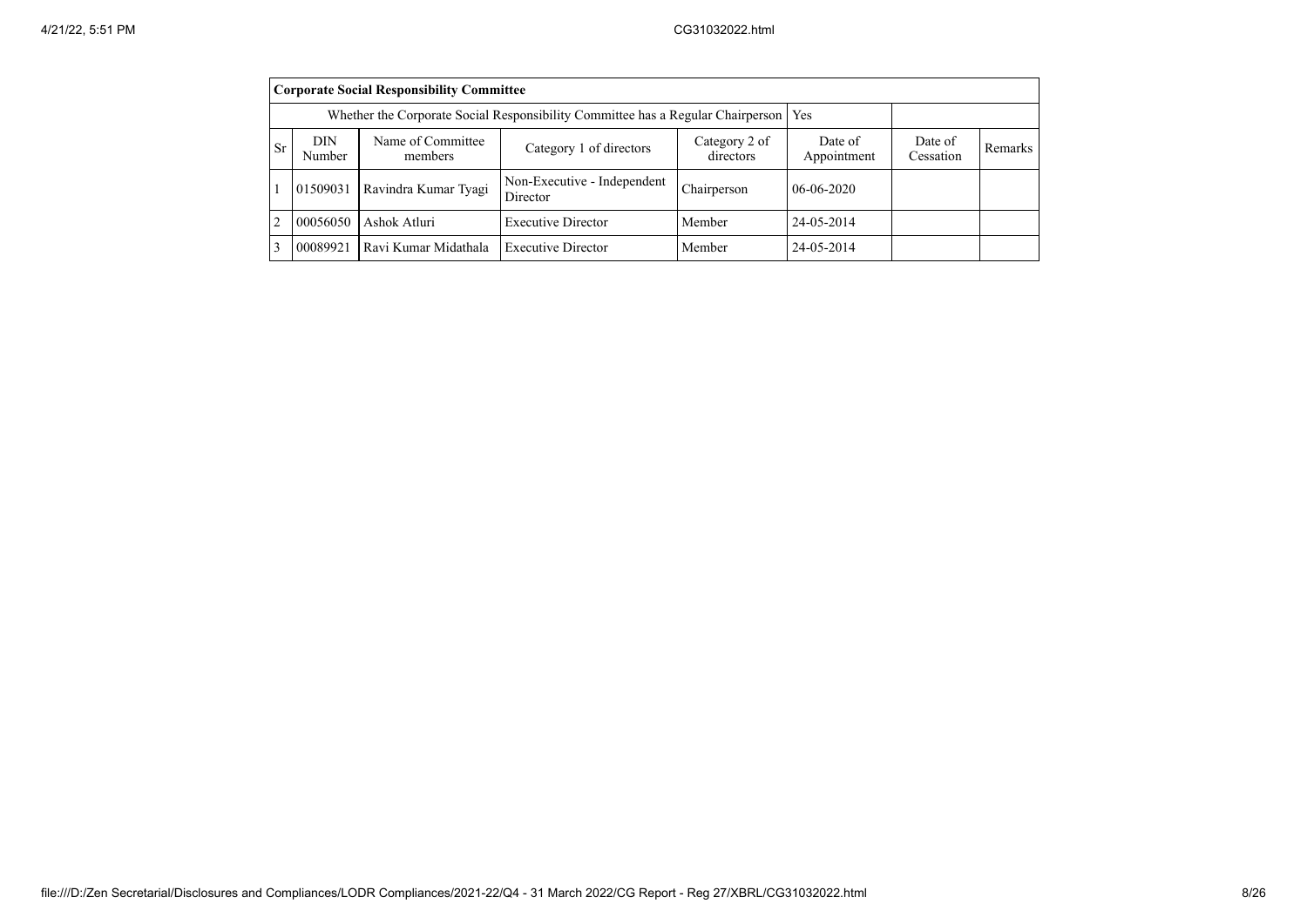| <b>Other Committee</b> |                                                                                                                                     |  |  |
|------------------------|-------------------------------------------------------------------------------------------------------------------------------------|--|--|
|                        | Sr   DIN Number   Name of Committee members   Name of other committee   Category 1 of directors   Category 2 of directors   Remarks |  |  |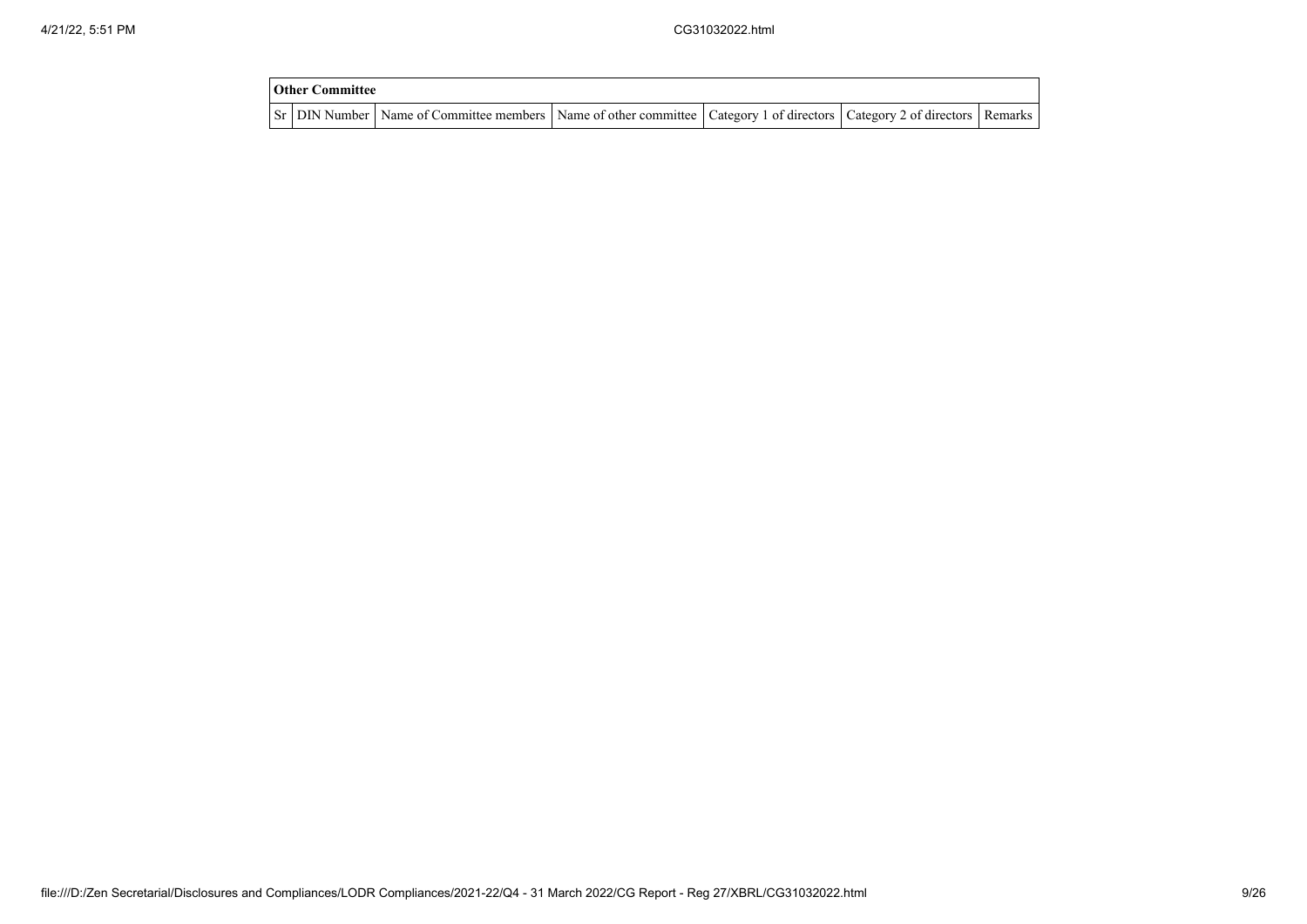|    | <b>Annexure 1</b>                                                   |                                                               |                                                                      |                                       |                                                     |                                                                                                  |                                                                        |  |  |  |
|----|---------------------------------------------------------------------|---------------------------------------------------------------|----------------------------------------------------------------------|---------------------------------------|-----------------------------------------------------|--------------------------------------------------------------------------------------------------|------------------------------------------------------------------------|--|--|--|
|    | <b>Annexure 1</b>                                                   |                                                               |                                                                      |                                       |                                                     |                                                                                                  |                                                                        |  |  |  |
|    | <b>III. Meeting of Board of Directors</b>                           |                                                               |                                                                      |                                       |                                                     |                                                                                                  |                                                                        |  |  |  |
|    | Disclosure of notes on meeting of<br>board of directors explanatory |                                                               |                                                                      |                                       |                                                     |                                                                                                  |                                                                        |  |  |  |
| Sr | $Date(s)$ of<br>meeting (if any)<br>in the previous<br>quarter      | $Date(s)$ of<br>meeting (if any)<br>in the current<br>quarter | Maximum gap<br>between any two<br>consecutive (in<br>number of days) | Notes for<br>not<br>providing<br>Date | Whether<br>requirement of<br>Ouorum met<br>(Yes/No) | Number of Directors<br>present <sup>*</sup> (All directors<br>including Independent<br>Director) | No. of<br>Independent<br><b>Directors</b><br>attending the<br>meeting* |  |  |  |
|    | 16-10-2021                                                          |                                                               |                                                                      |                                       | Yes                                                 |                                                                                                  | 4                                                                      |  |  |  |
| 2  | 30-10-2021                                                          |                                                               | 13                                                                   |                                       | Yes                                                 |                                                                                                  | 4                                                                      |  |  |  |
| 3  |                                                                     | 29-01-2022                                                    | 90                                                                   |                                       | Yes                                                 |                                                                                                  | 4                                                                      |  |  |  |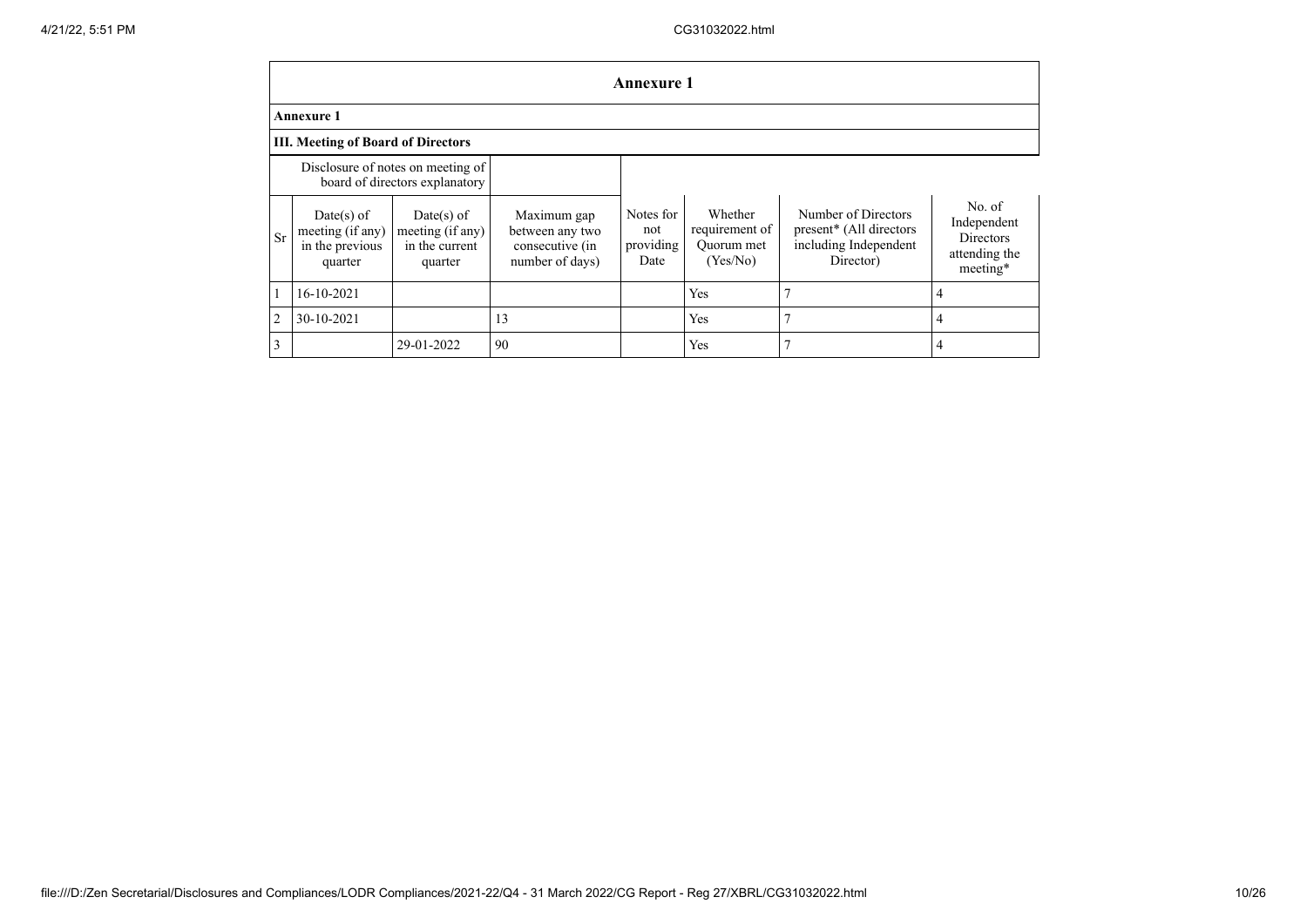|                | <b>Annexure 1</b>                         |                                                                                                            |                                                                      |                               |                                       |                                                        |                                                                                            |                                                                           |  |
|----------------|-------------------------------------------|------------------------------------------------------------------------------------------------------------|----------------------------------------------------------------------|-------------------------------|---------------------------------------|--------------------------------------------------------|--------------------------------------------------------------------------------------------|---------------------------------------------------------------------------|--|
|                | <b>IV. Meeting of Committees</b>          |                                                                                                            |                                                                      |                               |                                       |                                                        |                                                                                            |                                                                           |  |
|                |                                           |                                                                                                            | Disclosure of notes on meeting of committees explanatory             |                               |                                       |                                                        |                                                                                            |                                                                           |  |
| Sr             | Name of<br>Committee                      | $Date(s)$ of meeting (Enter<br>dates of Previous quarter<br>and Current quarter in<br>chronological order) | Maximum gap<br>between any two<br>consecutive (in<br>number of days) | Name of<br>other<br>committee | Reson for<br>not<br>providing<br>date | Whether<br>requirement<br>of Quorum<br>met<br>(Yes/No) | Number of<br>Directors present*<br>(All directors<br>including<br>Independent<br>Director) | No. of<br>Independent<br><b>Directors</b><br>attending<br>the<br>meeting* |  |
| 1              | Audit<br>Committee                        | 30-10-2021                                                                                                 |                                                                      |                               |                                       | Yes                                                    | 4                                                                                          | 3                                                                         |  |
| $\overline{c}$ | Audit<br>Committee                        | 29-01-2022                                                                                                 | 90                                                                   |                               |                                       | Yes                                                    | $\overline{4}$                                                                             | 3                                                                         |  |
| 3              | Risk<br>Management<br>Committee           | 30-10-2021                                                                                                 |                                                                      |                               |                                       | Yes                                                    | 3                                                                                          | $\mathbf{I}$                                                              |  |
| 4              | Risk<br>Management<br>Committee           | 29-01-2022                                                                                                 | 90                                                                   |                               |                                       | Yes                                                    | $\overline{4}$                                                                             | 2                                                                         |  |
| 5              | Stakeholders<br>Relationship<br>Committee | 29-01-2022                                                                                                 |                                                                      |                               |                                       | Yes                                                    | 3                                                                                          | 2                                                                         |  |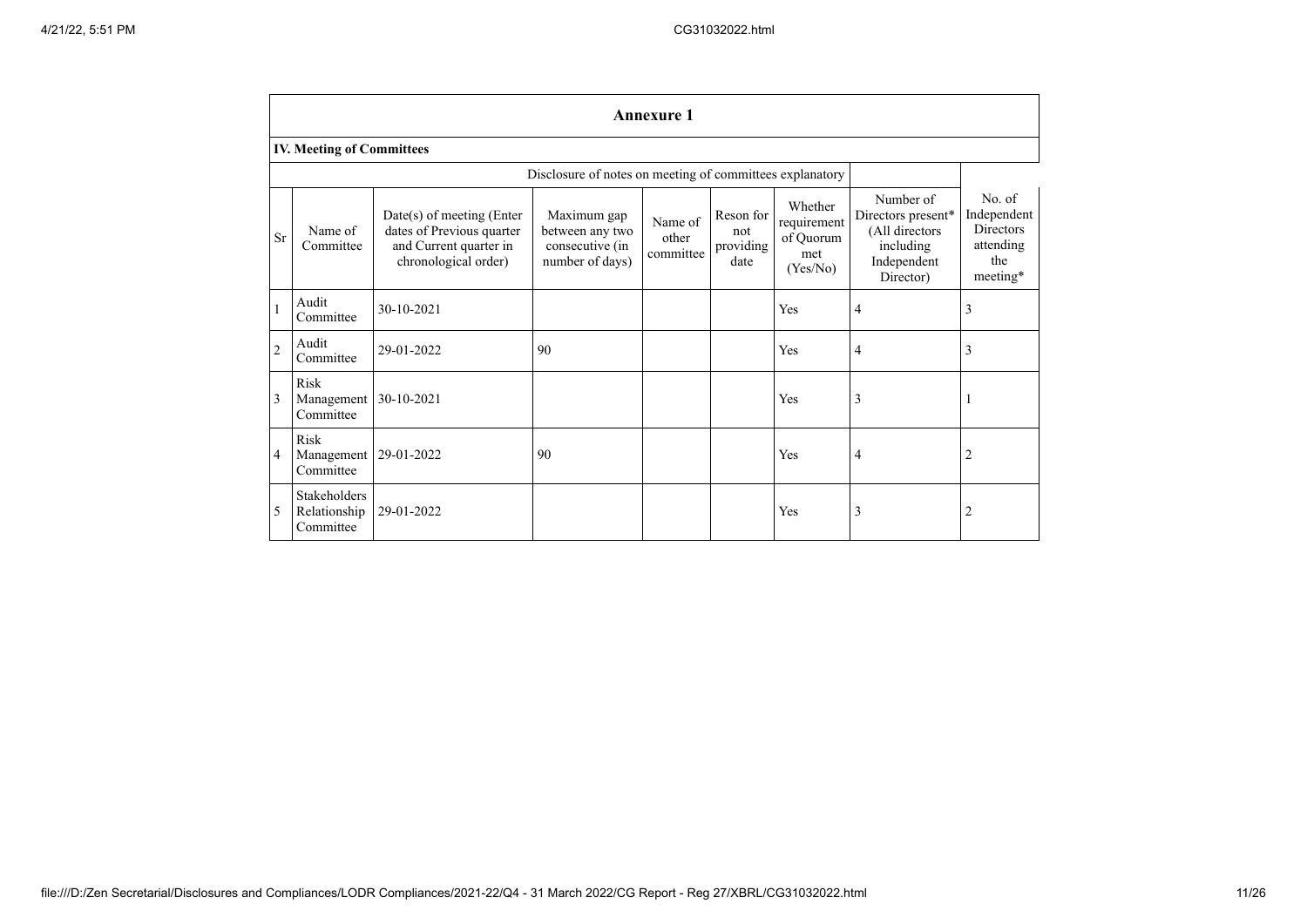|                | <b>Annexure 1</b>                                                                                         |                                  |                                                                    |  |  |  |  |  |  |
|----------------|-----------------------------------------------------------------------------------------------------------|----------------------------------|--------------------------------------------------------------------|--|--|--|--|--|--|
|                | <b>V. Related Party Transactions</b>                                                                      |                                  |                                                                    |  |  |  |  |  |  |
| <b>Sr</b>      | Subject                                                                                                   | Compliance status<br>(Yes/No/NA) | If status is "No" details of non-<br>compliance may be given here. |  |  |  |  |  |  |
|                | Whether prior approval of audit committee obtained                                                        | <b>Yes</b>                       |                                                                    |  |  |  |  |  |  |
| $\overline{2}$ | Whether shareholder approval obtained for material RPT                                                    | NA                               |                                                                    |  |  |  |  |  |  |
| 3              | Whether details of RPT entered into pursuant to omnibus approval<br>have been reviewed by Audit Committee | NA                               |                                                                    |  |  |  |  |  |  |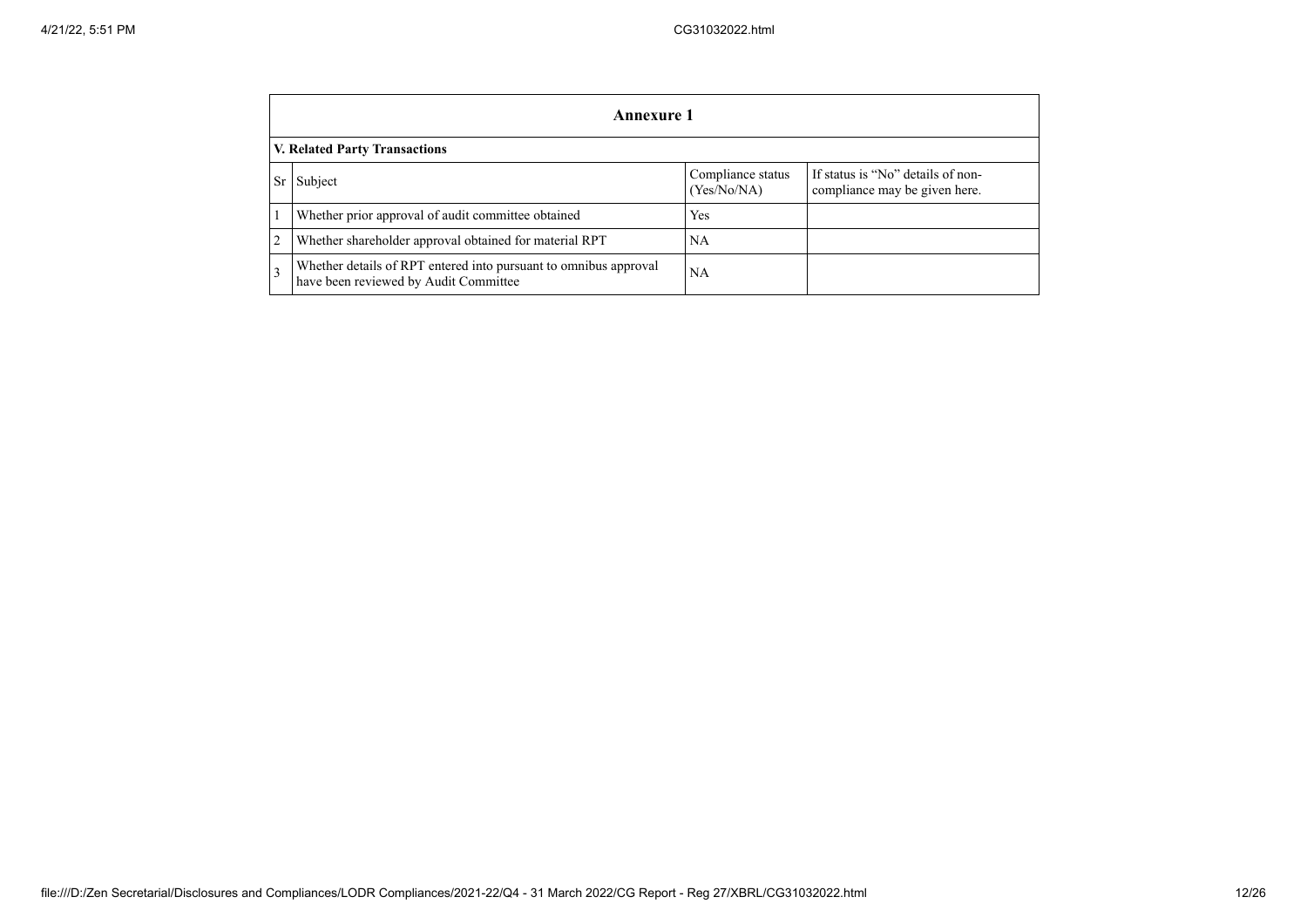|                          | <b>Annexure 1</b>                                                                                                                                                                                               |                               |  |  |
|--------------------------|-----------------------------------------------------------------------------------------------------------------------------------------------------------------------------------------------------------------|-------------------------------|--|--|
|                          | <b>VI.</b> Affirmations                                                                                                                                                                                         |                               |  |  |
| <b>Sr</b>                | Subject                                                                                                                                                                                                         | Compliance<br>status (Yes/No) |  |  |
|                          | The composition of Board of Directors is in terms of SEBI (Listing obligations and disclosure requirements)<br>Regulations, 2015                                                                                | Yes                           |  |  |
| $\overline{2}$           | The composition of the following committees is in terms of SEBI(Listing obligations and disclosure requirements)<br>Regulations, 2015 a. Audit Committee                                                        | Yes                           |  |  |
| 3                        | The composition of the following committees is in terms of SEBI(Listing obligations and disclosure requirements)<br>Regulations, 2015. b. Nomination & remuneration committee                                   | Yes                           |  |  |
| $\overline{4}$           | The composition of the following committees is in terms of SEBI(Listing obligations and disclosure requirements)<br>Regulations, 2015. c. Stakeholders relationship committee                                   | Yes                           |  |  |
| $\overline{\phantom{0}}$ | The composition of the following committees is in terms of SEBI(Listing obligations and disclosure requirements)<br>Regulations, 2015. d. Risk management committee (applicable to the top 500 listed entities) | Yes                           |  |  |
| 6                        | The committee members have been made aware of their powers, role and responsibilities as specified in SEBI<br>(Listing obligations and disclosure requirements) Regulations, 2015.                              | Yes                           |  |  |
| $\overline{7}$           | The meetings of the board of directors and the above committees have been conducted in the manner as specified in<br>SEBI (Listing obligations and disclosure requirements) Regulations, 2015.                  | Yes                           |  |  |
| 8                        | This report and/or the report submitted in the previous quarter has been placed before Board of Directors.                                                                                                      | Yes                           |  |  |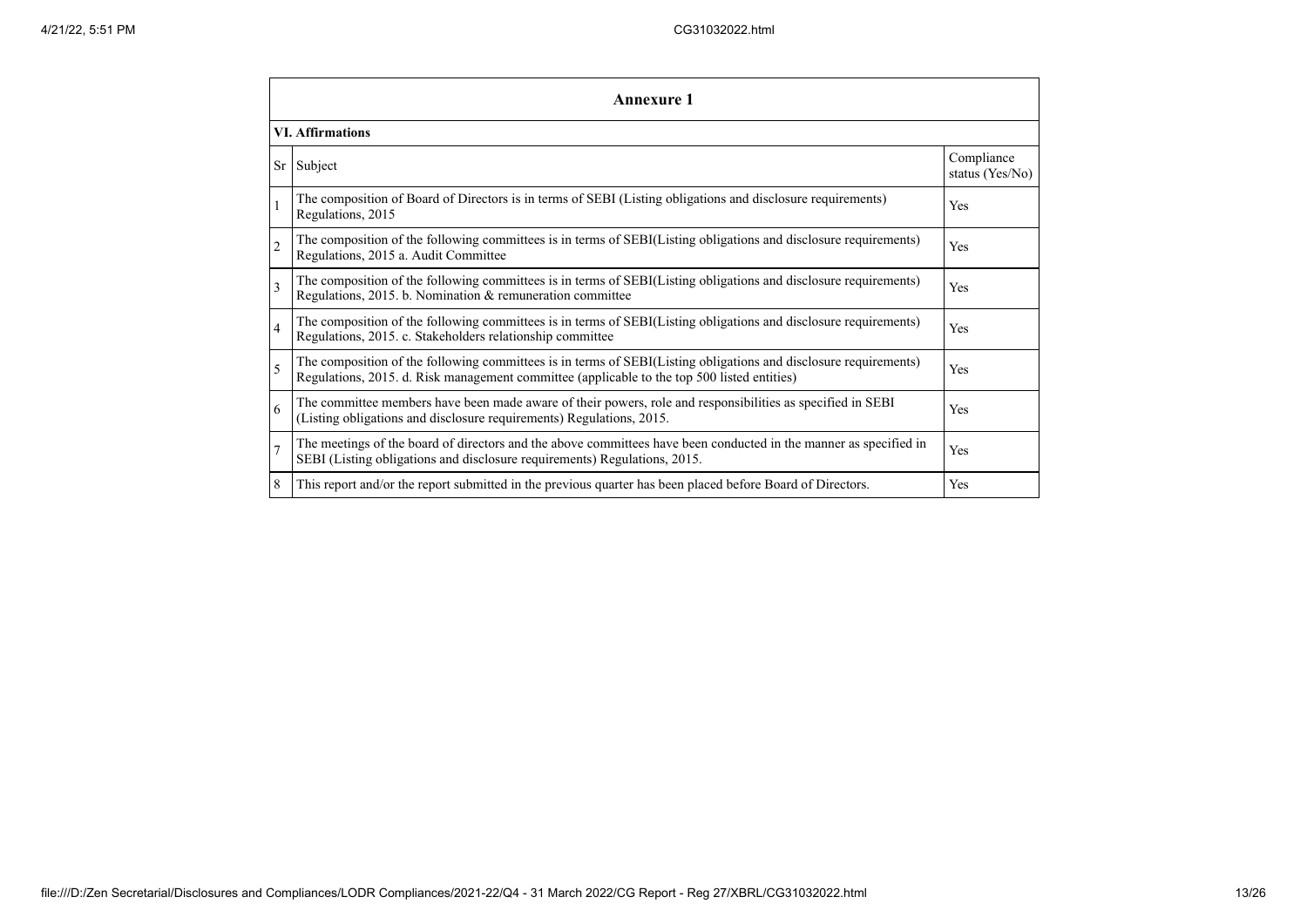|                         | <b>Annexure 1</b> |                                          |  |  |  |
|-------------------------|-------------------|------------------------------------------|--|--|--|
| $\mathsf{S} \mathbf{r}$ | Subject           | Compliance status                        |  |  |  |
|                         | Name of signatory | Hansraj Singh Rajput                     |  |  |  |
|                         | Designation       | Company Secretary and Compliance Officer |  |  |  |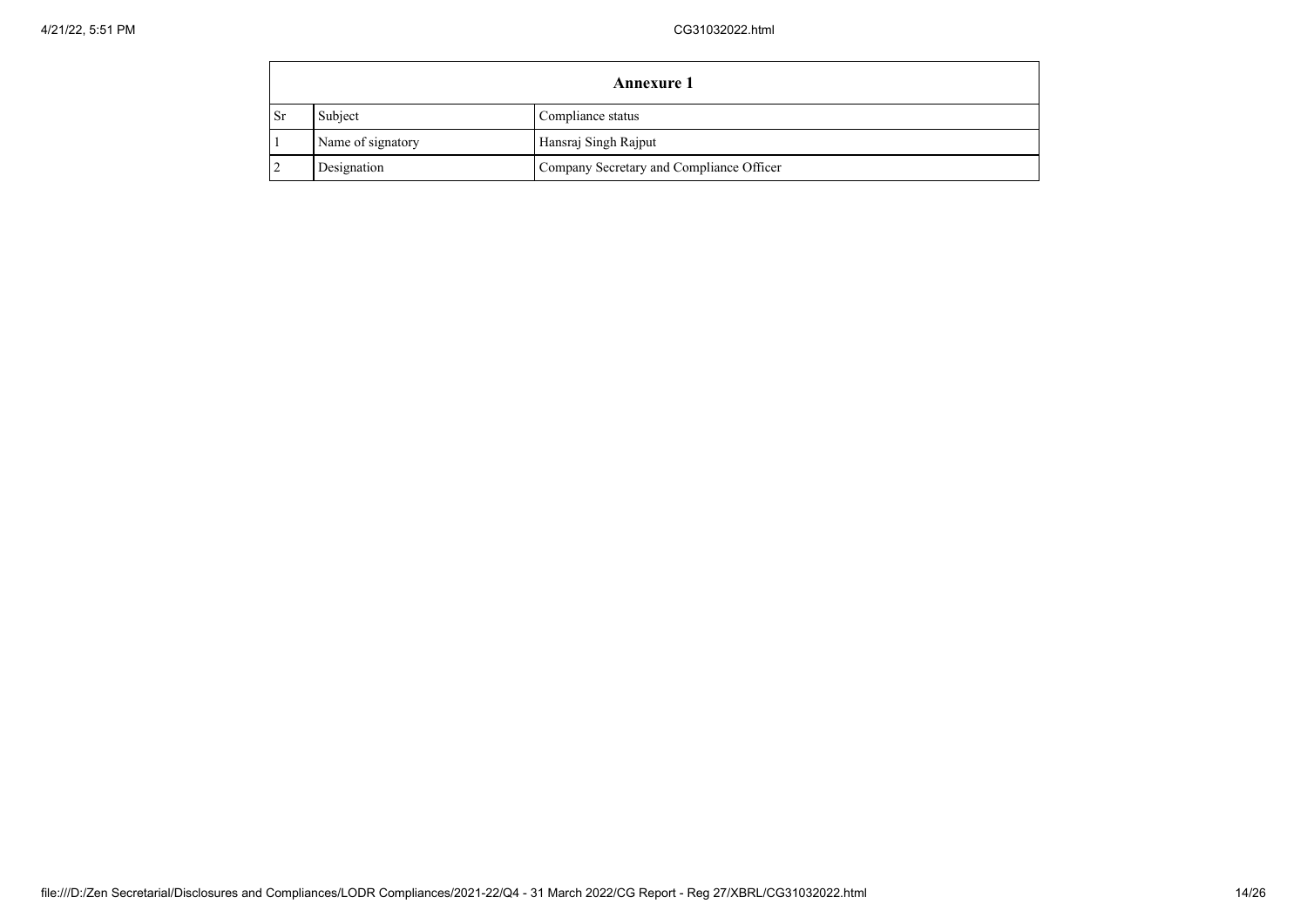|                | <b>Annexure II</b>                                                            |                                     |                                                                      |                                                                                                                 |  |
|----------------|-------------------------------------------------------------------------------|-------------------------------------|----------------------------------------------------------------------|-----------------------------------------------------------------------------------------------------------------|--|
|                |                                                                               |                                     |                                                                      | Annexure II to be submitted by listed entity at the end of the financial year (for the whole of financial year) |  |
|                | I. Disclosure on website in terms of Listing Regulations                      |                                     |                                                                      |                                                                                                                 |  |
|                | Sr Item                                                                       | Compliance<br>status<br>(Yes/No/NA) | If status is "No" details of<br>non-compliance may be<br>given here. | Web address                                                                                                     |  |
| 1              | Details of business                                                           | Yes                                 |                                                                      | https://www.zentechnologies.com/                                                                                |  |
| $\overline{2}$ | Terms and conditions of<br>appointment of independent<br>directors            | Yes                                 |                                                                      | https://www.zentechnologies.com/investor-<br>information                                                        |  |
| $\overline{3}$ | Composition of various<br>committees of board of directors                    | Yes                                 |                                                                      | https://www.zentechnologies.com/leader/board-<br>committees                                                     |  |
| 4              | Code of conduct of board of<br>directors and senior management<br>personnel   | Yes                                 |                                                                      | https://www.zentechnologies.com/policies-and-<br>code-of-conduct                                                |  |
| 5              | Details of establishment of vigil<br>mechanism/ Whistle Blower<br>policy      | Yes                                 |                                                                      | https://www.zentechnologies.com/policies-and-<br>code-of-conduct                                                |  |
| 6              | Criteria of making payments to<br>non-executive directors                     | Yes                                 |                                                                      | https://www.zentechnologies.com/policies-and-<br>code-of-conduct                                                |  |
| $\overline{7}$ | Policy on dealing with related<br>party transactions                          | Yes                                 |                                                                      | https://www.zentechnologies.com/policies-and-<br>code-of-conduct                                                |  |
| 8              | Policy for determining 'material'<br>subsidiaries                             | Yes                                 |                                                                      | https://www.zentechnologies.com/policies-and-<br>code-of-conduct                                                |  |
| 9              | Details of familiarization<br>programmes imparted to<br>independent directors | Yes                                 |                                                                      | https://www.zentechnologies.com/investor-<br>information                                                        |  |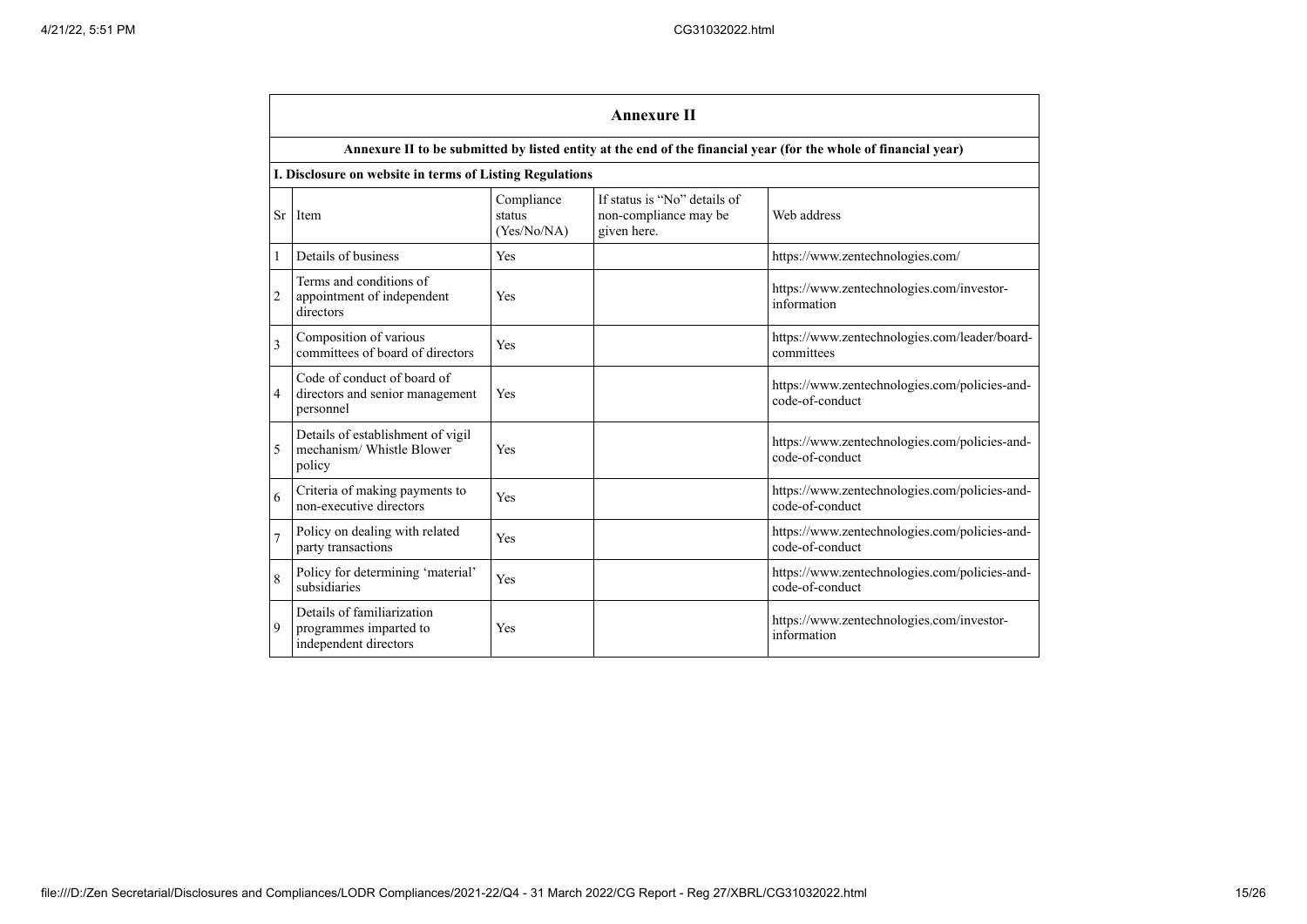|                 | Annexure II                                                                                                                                                                                     |                                     |                                                                          |                                                                   |  |
|-----------------|-------------------------------------------------------------------------------------------------------------------------------------------------------------------------------------------------|-------------------------------------|--------------------------------------------------------------------------|-------------------------------------------------------------------|--|
|                 | Annexure II to be submitted by listed entity at the end of the financial year (for the whole of financial year)                                                                                 |                                     |                                                                          |                                                                   |  |
|                 | I. Disclosure on website in terms of Listing Regulations                                                                                                                                        |                                     |                                                                          |                                                                   |  |
| Sr              | Item                                                                                                                                                                                            | Compliance<br>status<br>(Yes/No/NA) | If status is "No"<br>details of non-<br>compliance may<br>be given here. | Web address                                                       |  |
| 10              | Contact information of the designated officials of<br>the listed entity who are responsible for assisting<br>and handling investor grievances                                                   | Yes                                 |                                                                          | https://www.zentechnologies.com/investor-<br>contacts             |  |
| 11              | email address for grievance redressal and other<br>relevant details                                                                                                                             | Yes                                 |                                                                          | https://www.zentechnologies.com/investor-<br>contacts             |  |
| 12 <sub>1</sub> | Financial results                                                                                                                                                                               | Yes                                 |                                                                          | https://www.zentechnologies.com/half-<br>yearly-quarterly-results |  |
| 13 <sup>1</sup> | Shareholding pattern                                                                                                                                                                            | Yes                                 |                                                                          | https://www.zentechnologies.com/share-<br>holding-pattern         |  |
| 14              | Details of agreements entered into with the media<br>companies and/or their associates                                                                                                          | <b>NA</b>                           |                                                                          |                                                                   |  |
| 15              | Schedule of analyst or institutional investor meet<br>and presentations made by the listed entity to<br>analysts or institutional investors simultaneously<br>with submission to stock exchange | Yes                                 |                                                                          | https://www.zentechnologies.com/calls-and-<br>conferences         |  |
| 16              | New name and the old name of the listed entity                                                                                                                                                  | <b>NA</b>                           |                                                                          |                                                                   |  |
| 17              | Advertisements as per regulation 47 (1)                                                                                                                                                         | Yes                                 |                                                                          | https://www.zentechnologies.com/news-<br>paper-advertisements     |  |
| 18              | Credit rating or revision in credit rating obtained                                                                                                                                             | NA                                  |                                                                          |                                                                   |  |
| 19              | Separate audited financial statements of each<br>subsidiary of the listed entity in respect of a<br>relevant financial year                                                                     | Yes                                 |                                                                          | https://www.zentechnologies.com/subsidiary-<br>company-accounts   |  |
| 20              | Whether company has provided information under<br>separate section on its website as per Regulation<br>46(2)                                                                                    | Yes                                 |                                                                          | https://www.zentechnologies.com/investors                         |  |
| 21              | Materiality Policy as per Regulation 30                                                                                                                                                         | Yes                                 |                                                                          | https://www.zentechnologies.com/policies-<br>and-code-of-conduct  |  |
| 22              | Dividend Distribution policy as per Regulation<br>43A (as applicable)                                                                                                                           | Yes                                 |                                                                          | https://www.zentechnologies.com/policies-<br>and-code-of-conduct  |  |
| 23              | It is certified that these contents on the website of<br>the listed entity are correct                                                                                                          | Yes                                 |                                                                          | https://www.zentechnologies.com/investors                         |  |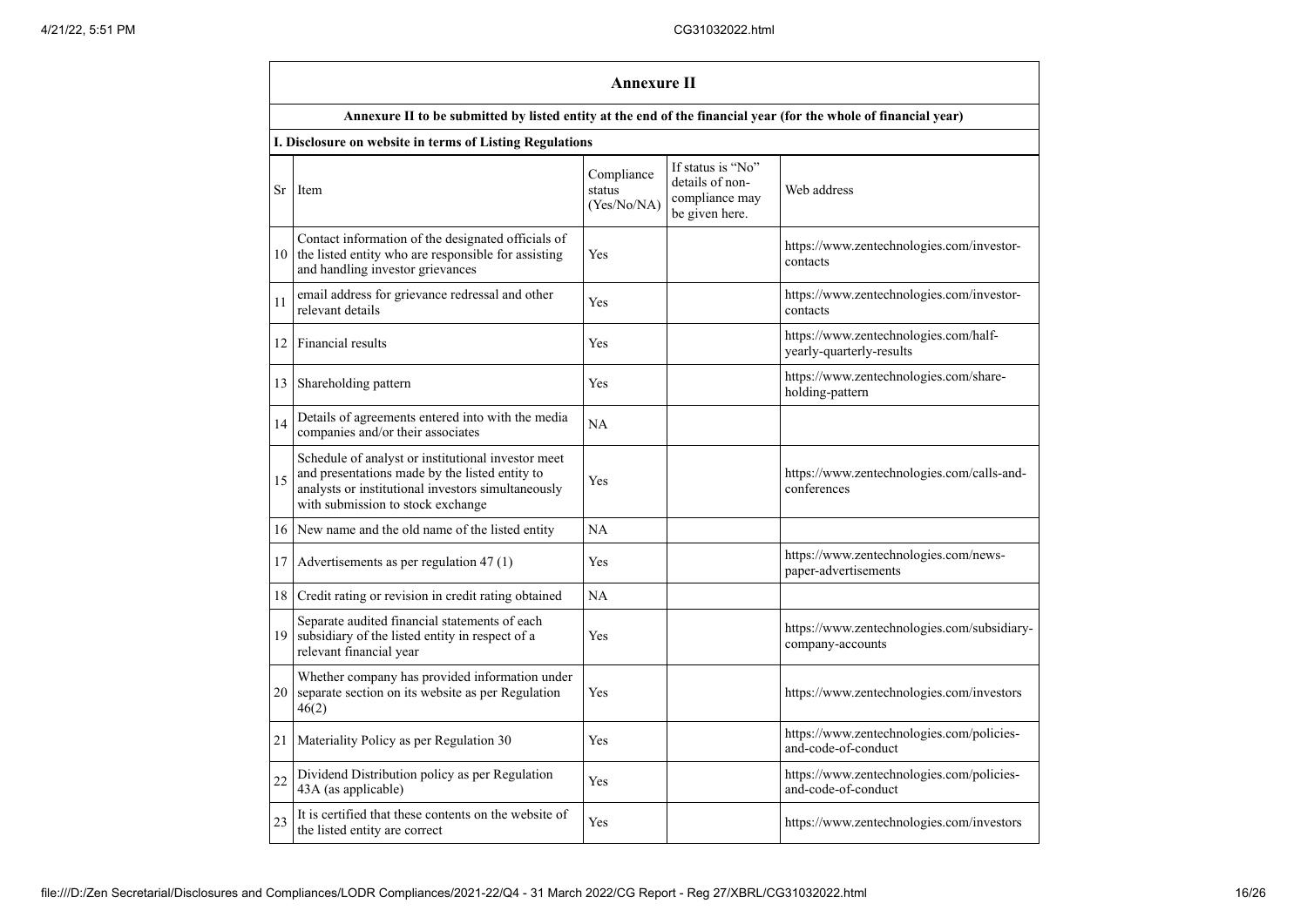|                | <b>Annexure II</b>                                                                                                   |                                |                                     |                                                                    |
|----------------|----------------------------------------------------------------------------------------------------------------------|--------------------------------|-------------------------------------|--------------------------------------------------------------------|
|                | <b>II. Annual Affirmations</b>                                                                                       |                                |                                     |                                                                    |
| <b>Sr</b>      | Particulars                                                                                                          | Regulation<br>Number           | Compliance<br>status<br>(Yes/No/NA) | If status is "No" details of non-<br>compliance may be given here. |
| $\overline{1}$ | Independent director(s) have been appointed in terms of<br>specified criteria of 'independence' and/or 'eligibility' | $16(1)(b)$ &<br>25(6)          | Yes                                 |                                                                    |
| $\overline{2}$ | Board composition                                                                                                    | 17(1),<br>$17(1A)$ &<br>17(1B) | Yes                                 |                                                                    |
| $\overline{3}$ | Meeting of Board of directors                                                                                        | 17(2)                          | Yes                                 |                                                                    |
| $\overline{4}$ | Quorum of Board meeting                                                                                              | 17(2A)                         | Yes                                 |                                                                    |
| 5              | Review of Compliance Reports                                                                                         | 17(3)                          | Yes                                 |                                                                    |
| 6              | Plans for orderly succession for appointments                                                                        | 17(4)                          | Yes                                 |                                                                    |
| $\overline{7}$ | Code of Conduct                                                                                                      | 17(5)                          | Yes                                 |                                                                    |
| 8              | Fees/compensation                                                                                                    | 17(6)                          | Yes                                 |                                                                    |
| $\overline{9}$ | Minimum Information                                                                                                  | 17(7)                          | Yes                                 |                                                                    |
| <b>10</b>      | Compliance Certificate                                                                                               | 17(8)                          | Yes                                 |                                                                    |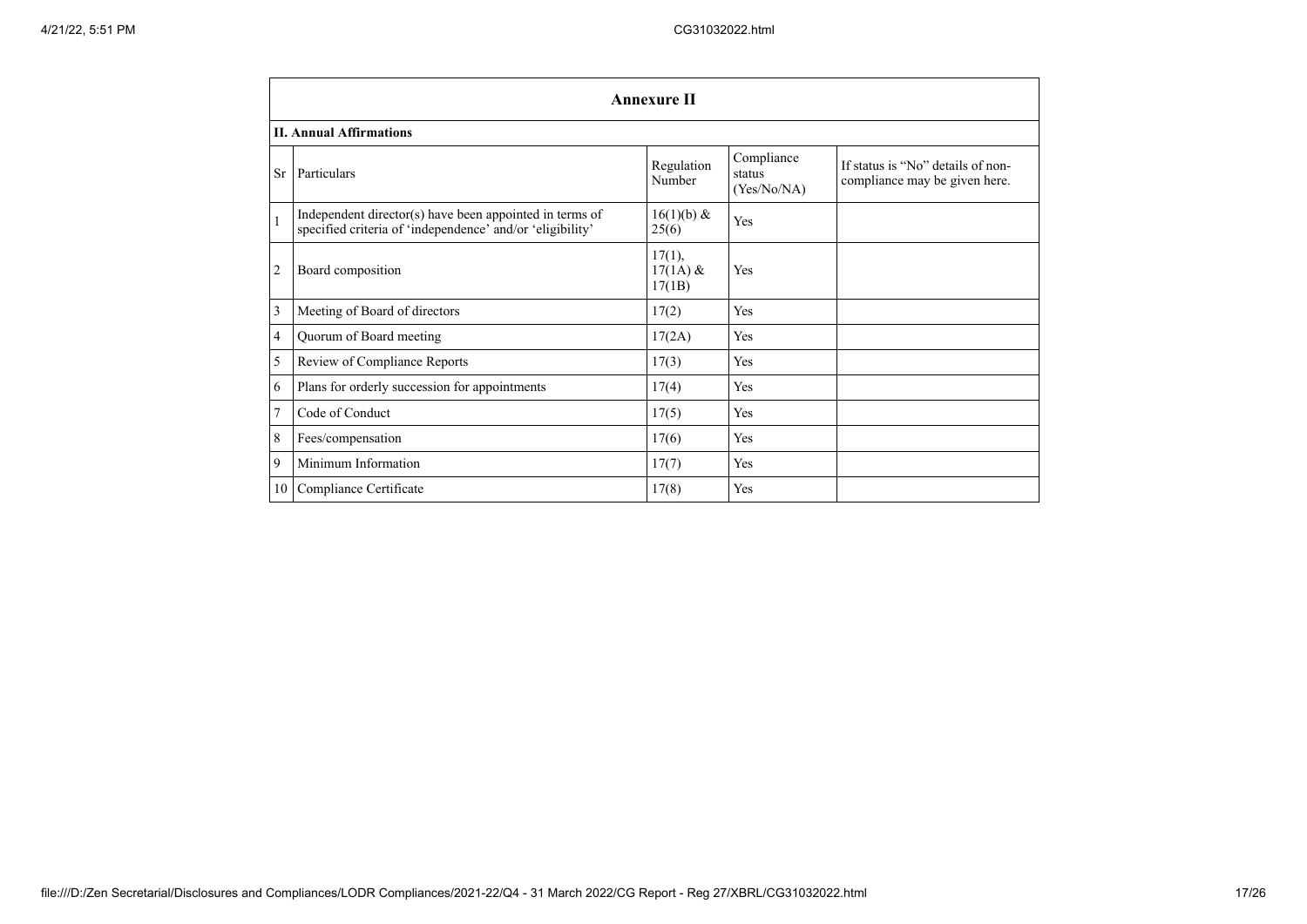|                 | <b>Annexure II</b>                                         |                            |                                  |                                                                   |  |
|-----------------|------------------------------------------------------------|----------------------------|----------------------------------|-------------------------------------------------------------------|--|
|                 | <b>II. Annual Affirmations</b>                             |                            |                                  |                                                                   |  |
|                 | Sr Particulars                                             | Regulation<br>Number       | Compliance status<br>(Yes/No/NA) | If status is "No" details of non-compliance<br>may be given here. |  |
| 11              | Risk Assessment & Management                               | 17(9)                      | Yes                              |                                                                   |  |
| 12              | Performance Evaluation of Independent<br><b>Directors</b>  | 17(10)                     | Yes                              |                                                                   |  |
| 13              | Recommendation of Board                                    | 17(11)                     | Yes                              |                                                                   |  |
|                 | 14   Maximum number of Directorships                       | 17A                        | Yes                              |                                                                   |  |
| 15              | Composition of Audit Committee                             | 18(1)                      | Yes                              |                                                                   |  |
| 16 <sup>1</sup> | Meeting of Audit Committee                                 | 18(2)                      | Yes                              |                                                                   |  |
| 17              | Composition of nomination & remuneration<br>committee      | 19(1) & (2)                | Yes                              |                                                                   |  |
| 18              | Quorum of Nomination and Remuneration<br>Committee meeting | 19(2A)                     | Yes                              |                                                                   |  |
| 19              | Meeting of Nomination and Remuneration<br>Committee        | 19(3A)                     | Yes                              |                                                                   |  |
| 20              | Composition of Stakeholder Relationship<br>Committee       | $20(1), 20(2)$ &<br>20(2A) | Yes                              |                                                                   |  |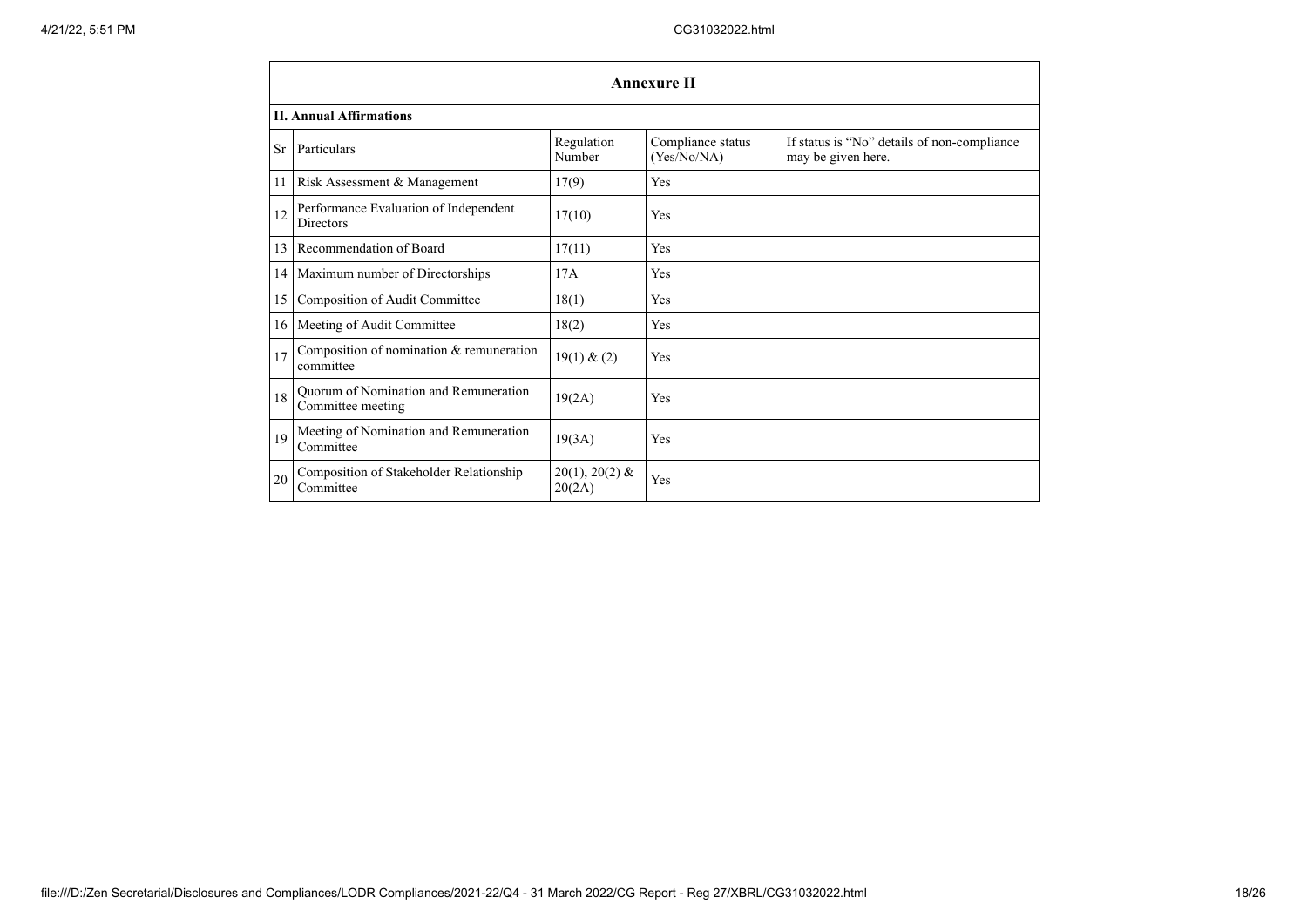|    | <b>Annexure II</b>                                                                     |                                          |                                  |                                                                    |
|----|----------------------------------------------------------------------------------------|------------------------------------------|----------------------------------|--------------------------------------------------------------------|
|    | <b>II. Annual Affirmations</b>                                                         |                                          |                                  |                                                                    |
| Sr | Particulars                                                                            | Regulation<br>Number                     | Compliance status<br>(Yes/No/NA) | If status is "No" details of non-<br>compliance may be given here. |
| 21 | Meeting of Stakeholders Relationship Committee                                         | 20(3A)                                   | Yes                              |                                                                    |
| 22 | Composition and role of risk management<br>committee                                   | 21(1), (2), (3), (4)                     | Yes                              |                                                                    |
| 23 | Meeting of Risk Management Committee                                                   | 21(3A)                                   | Yes                              |                                                                    |
| 24 | Vigil Mechanism                                                                        | 22                                       | Yes                              |                                                                    |
| 25 | Policy for related party Transaction                                                   | 23(1),(1A),(5),<br>$(6)$ , $(7)$ & $(8)$ | Yes                              |                                                                    |
| 26 | Prior or Omnibus approval of Audit Committee for<br>all related party transactions     | 23(2), (3)                               | NA                               |                                                                    |
| 27 | Approval for material related party transactions                                       | 23(4)                                    | NA                               |                                                                    |
| 28 | Disclosure of related party transactions on<br>consolidated basis                      | 23(9)                                    | Yes                              |                                                                    |
| 29 | Composition of Board of Directors of unlisted<br>material Subsidiary                   | 24(1)                                    | <b>NA</b>                        |                                                                    |
| 30 | Other Corporate Governance requirements with<br>respect to subsidiary of listed entity | 24(2),(3),(4),(5)<br>&(6)                | Yes                              |                                                                    |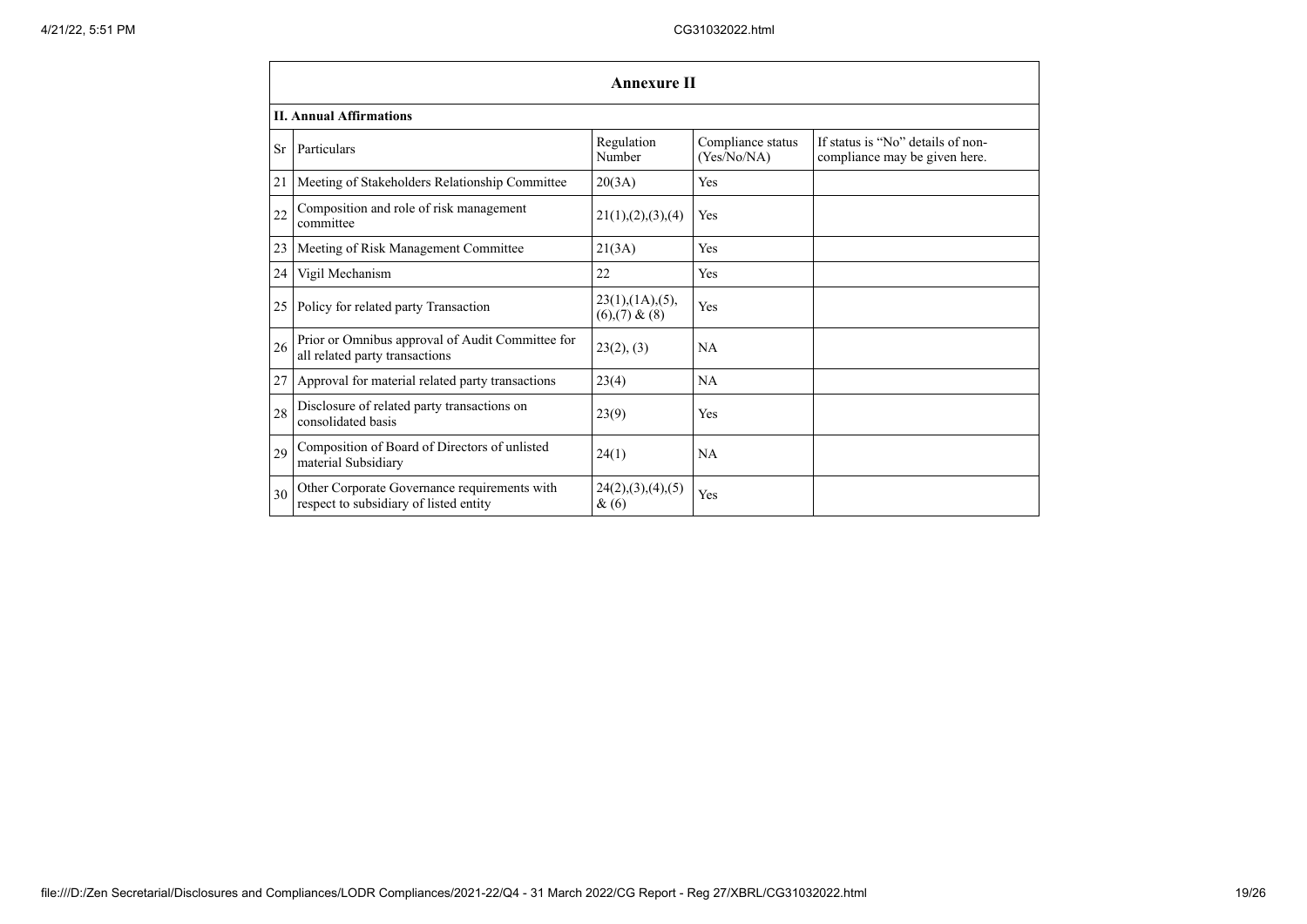|    | <b>Annexure II</b>                                                                                                   |                      |                                     |                                                                    |
|----|----------------------------------------------------------------------------------------------------------------------|----------------------|-------------------------------------|--------------------------------------------------------------------|
|    | <b>II. Annual Affirmations</b>                                                                                       |                      |                                     |                                                                    |
| Sr | Particulars                                                                                                          | Regulation<br>Number | Compliance<br>status<br>(Yes/No/NA) | If status is "No" details of non-<br>compliance may be given here. |
| 31 | Annual Secretarial Compliance Report                                                                                 | 24(A)                | Yes                                 |                                                                    |
| 32 | Alternate Director to Independent Director                                                                           | 25(1)                | NA                                  |                                                                    |
| 33 | Maximum Tenure                                                                                                       | 25(2)                | Yes                                 |                                                                    |
| 34 | Meeting of independent directors                                                                                     | $25(3)$ &<br>(4)     | Yes                                 |                                                                    |
| 35 | Familiarization of independent directors                                                                             | 25(7)                | Yes                                 |                                                                    |
| 36 | Declaration from Independent Director                                                                                | $25(8)$ &<br>(9)     | Yes                                 |                                                                    |
| 37 | D & O Insurance for Independent Directors                                                                            | 25(10)               | Yes                                 |                                                                    |
| 38 | Memberships in Committees                                                                                            | 26(1)                | Yes                                 |                                                                    |
| 39 | Affirmation with compliance to code of conduct from members of<br>Board of Directors and Senior management personnel | 26(3)                | Yes                                 |                                                                    |
| 40 | Disclosure of Shareholding by Non-Executive Directors                                                                | 26(4)                | Yes                                 |                                                                    |
| 41 | Policy with respect to Obligations of directors and senior<br>management                                             | $26(2)$ &<br>26(5)   | Yes                                 |                                                                    |
|    | Any other information to be provided - Add Notes                                                                     |                      |                                     |                                                                    |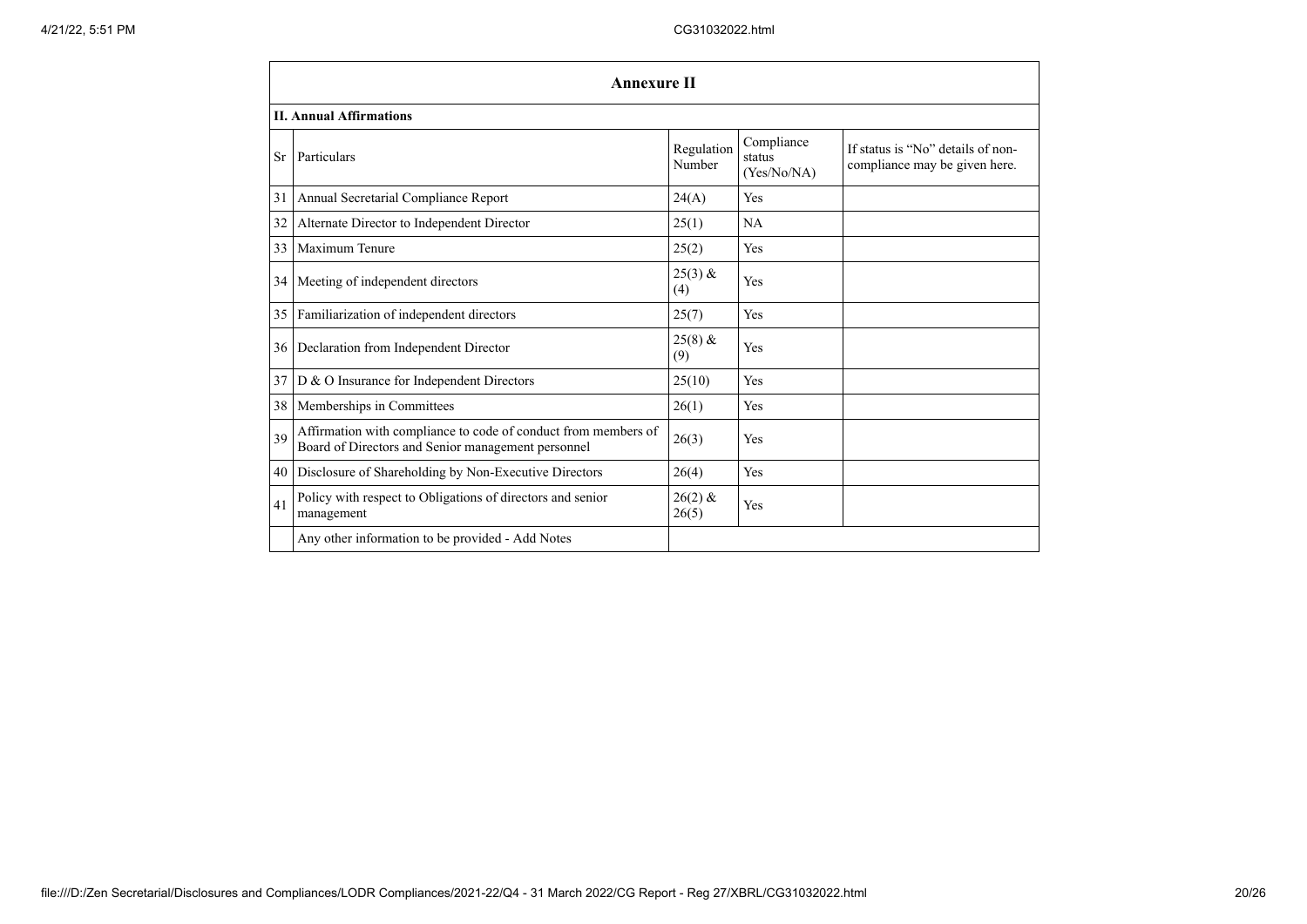|  |                   | Annexure II                              |
|--|-------------------|------------------------------------------|
|  | Name of signatory | Hansraj Singh Rajput                     |
|  | Designation       | Company Secretary and Compliance Officer |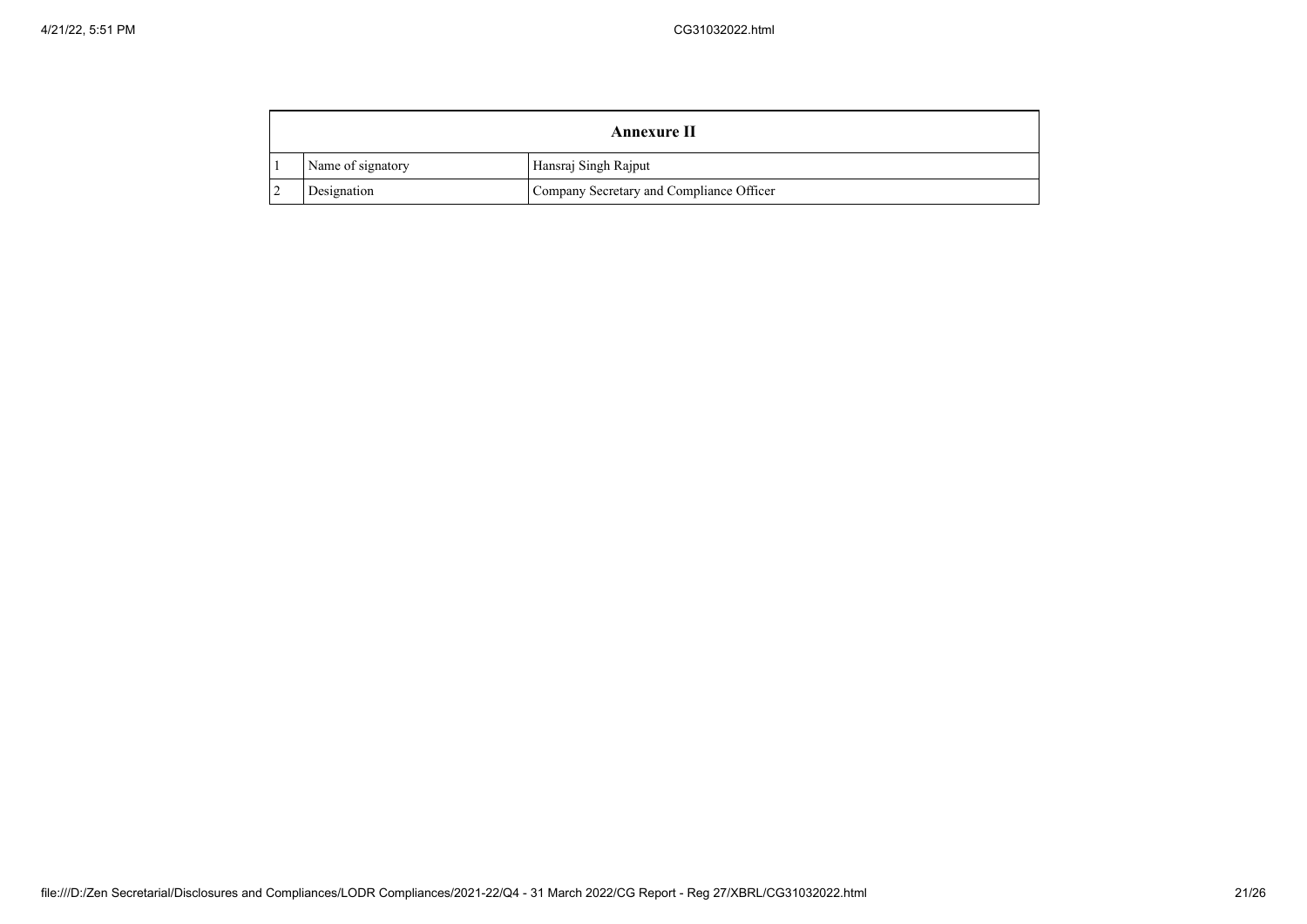|    | Annexure II                                                                                                                                                           |                                         |  |  |
|----|-----------------------------------------------------------------------------------------------------------------------------------------------------------------------|-----------------------------------------|--|--|
|    | <b>III.</b> Affirmations                                                                                                                                              |                                         |  |  |
| Sr | <b>Particulars</b>                                                                                                                                                    | <b>Compliance status</b><br>(Yes/No/NA) |  |  |
|    | The Listed Entity has approved Material Subsidiary Policy and the Corporate Governance requirements with<br>respect to subsidiary of Listed Entity have been complied | Yes                                     |  |  |
|    | Any other information to be provided                                                                                                                                  |                                         |  |  |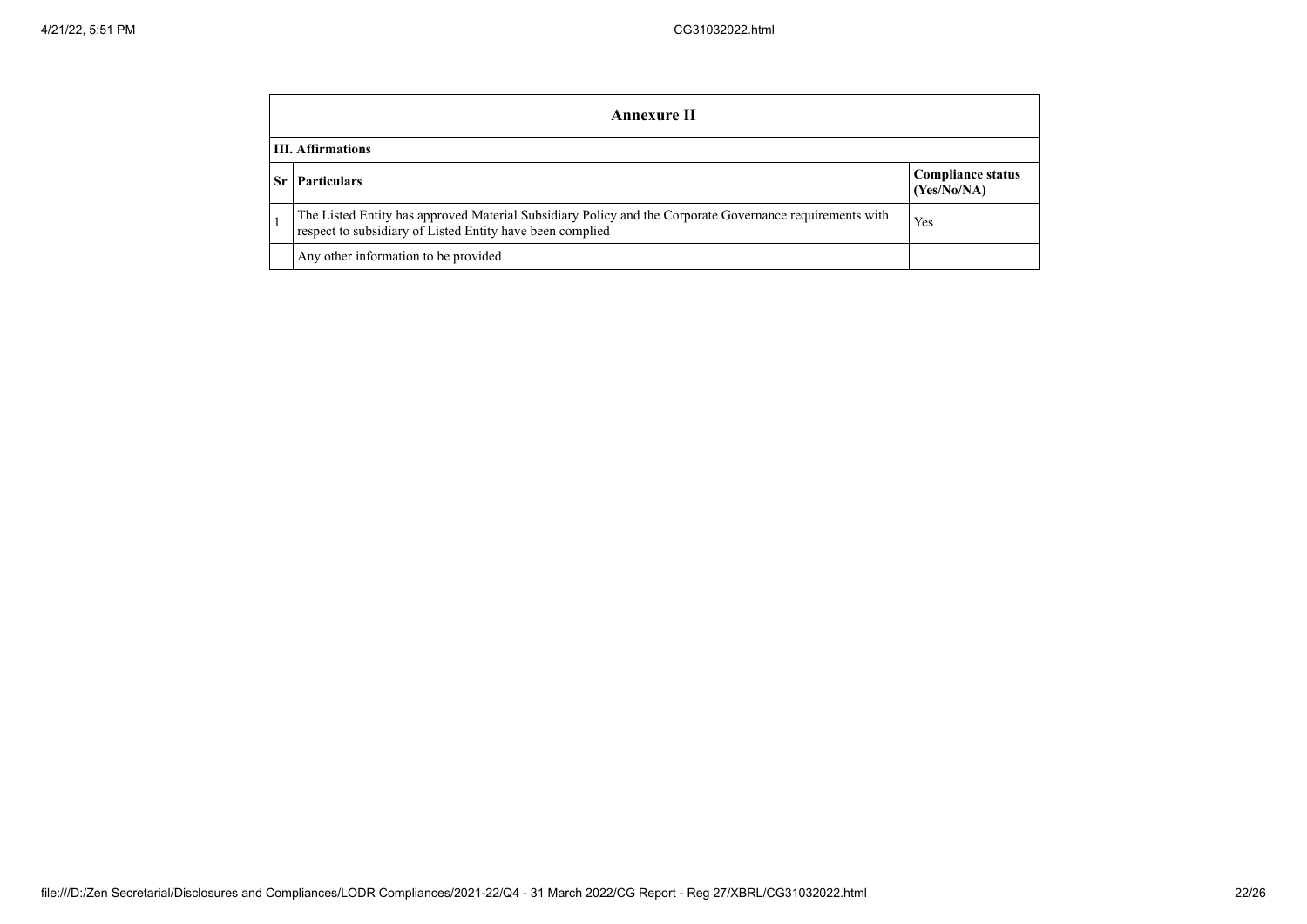|  |                   | Annexure II                              |
|--|-------------------|------------------------------------------|
|  | Name of signatory | Hansraj Singh Rajput                     |
|  | Designation       | Company Secretary and Compliance Officer |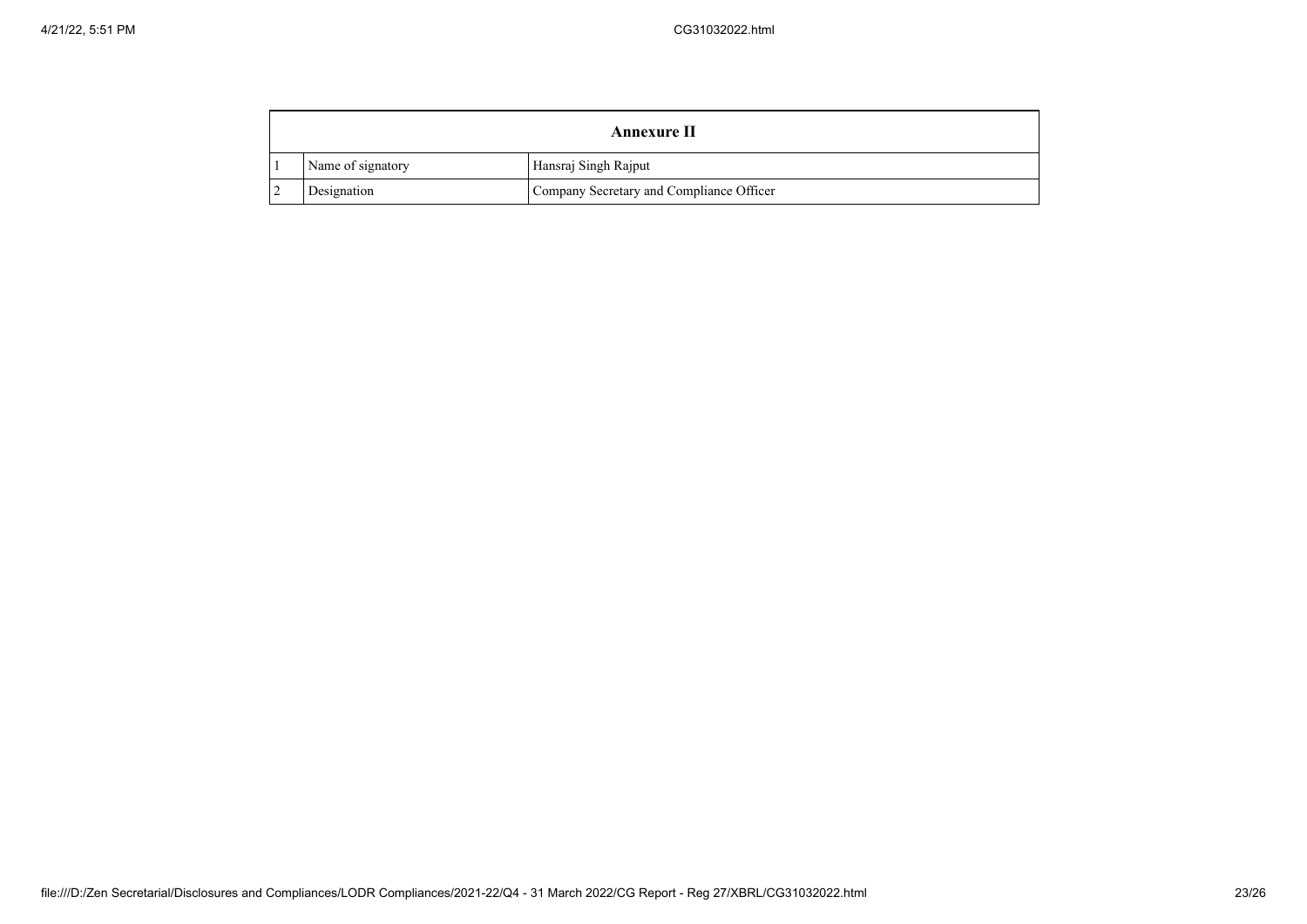| <b>Additional Half yearly Disclosure</b> |                        |  |  |  |
|------------------------------------------|------------------------|--|--|--|
| Applicability of disclosure              | Not Applicable         |  |  |  |
| Reason for Non Applicability             | Textual Information(1) |  |  |  |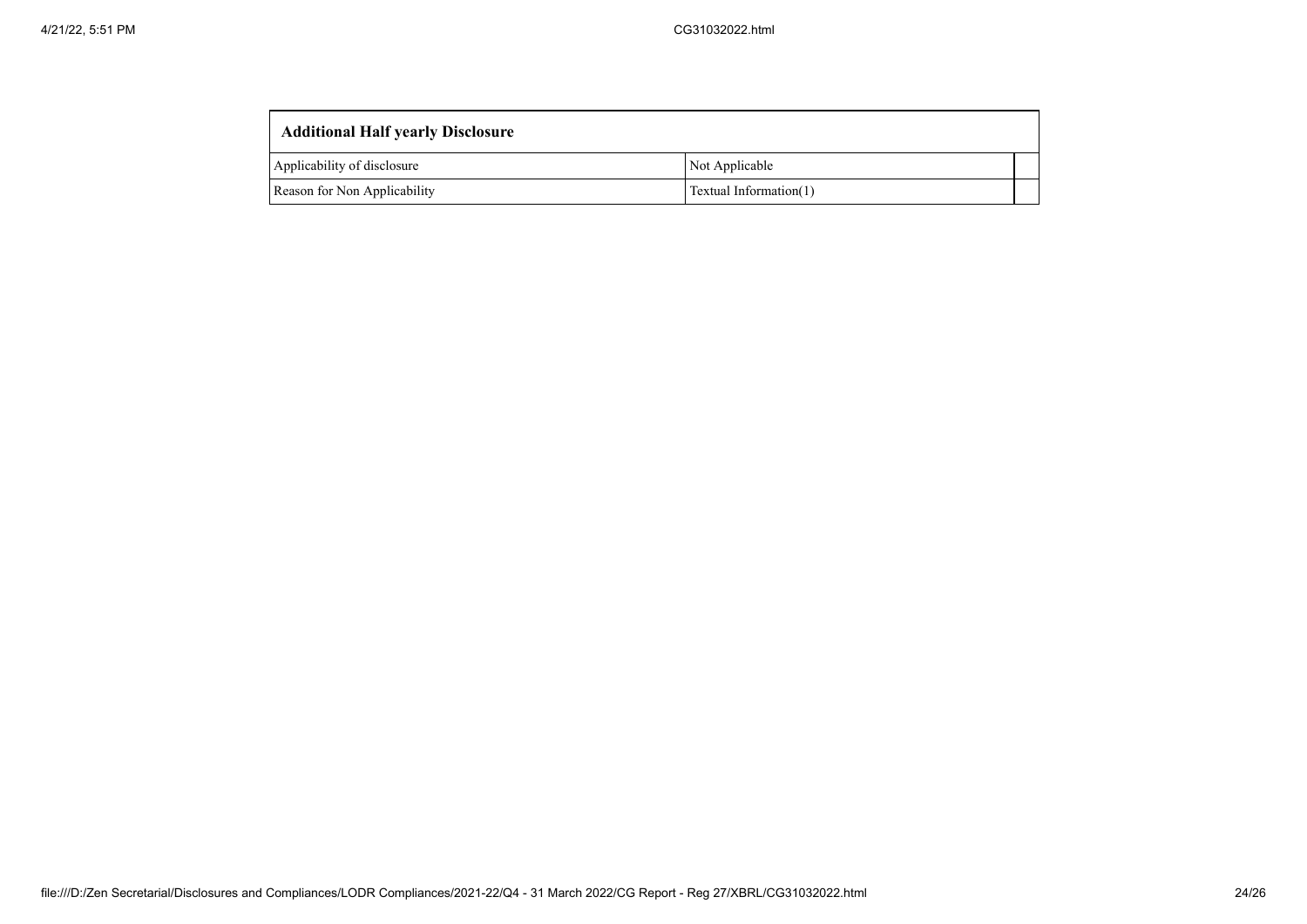| <b>Signatory Details</b> |                                          |
|--------------------------|------------------------------------------|
| Name of signatory        | Hansraj Singh Rajput                     |
| Designation of person    | Company Secretary and Compliance Officer |
| Place                    | Hyderabad                                |
| Date                     | 21-04-2022                               |